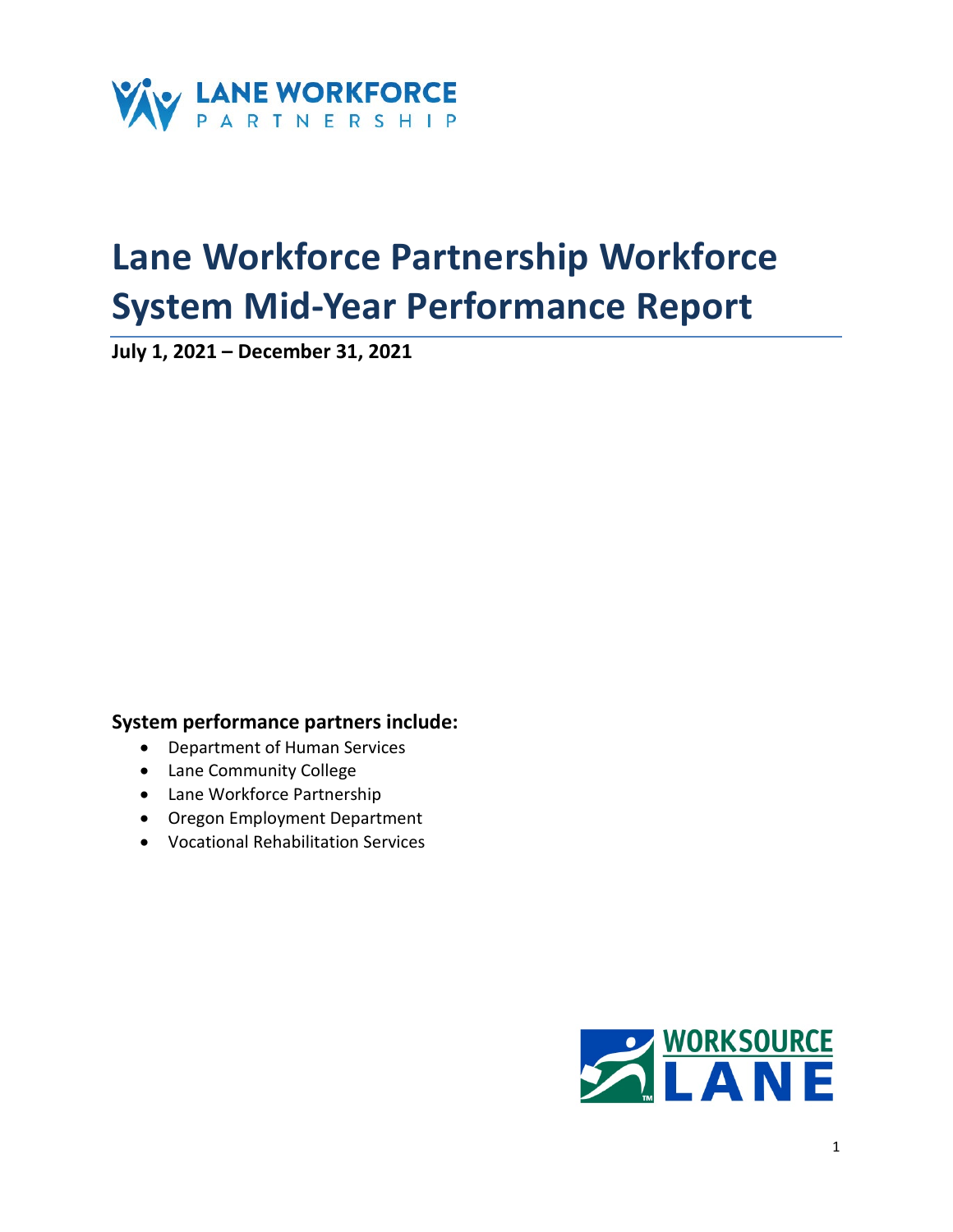# **Introduction:**

Lane Workforce Partnership (LWP) is the designated local Workforce Development Board for Lane County Oregon. The local board is charged with making targeted investments in the community utilizing funding in line with its mission: *To meet the workforce needs of employers and individuals through partnership and innovation.* 

This report is a compilation of outcomes achieved through two primary investments in Lane County: 1) **Adult and Dislocated workforce services**; and 2) **At-Risk Youth/Young Adult programs**.

WorkSource Lane is the primary location in which Lane Workforce Partnership invests federal funds to deliver employment services to adults and dislocated workers. Lane Workforce Partnership Board has distributed \$634,487.39 to Lane County Health and Human Services for the period of July 1, 2021 through December 31, 2021 for program services throughout Lane County.

In addition to the funds invested by Lane Workforce Partnership, the following partners invest funds and resources each year through a committed partnership to create a strong workforce system for Lane County:

- Department of Human Services
	- o Self-sufficiency Programs
	- o Vocational Rehabilitation Services
- Lane Community College
- Oregon Employment Department

LWP contracts with local youth service providers to serve at-risk youth and young adults in Lane County. The primary focus of these investments is to create or expand programs that will increase the graduation rates, connect youth to higher education opportunities, and expand work experience opportunities. LWP invested \$364,949.61 in federal funds targeted to serving at-risk youth through contracts with the following providers:

- Connected Lane County (Bethel School District, Eugene 4J School District, Looking Glass, South Lane)
- Lane County Department of Youth Services
- Marcola School District

During the development of the 2020-2024 local strategic plan, specific goals and strategic objectives were developed to align the work of the LWP with the work of Oregon Workforce and Talent Development Board within the context of Lane County's local economic and workforce environment.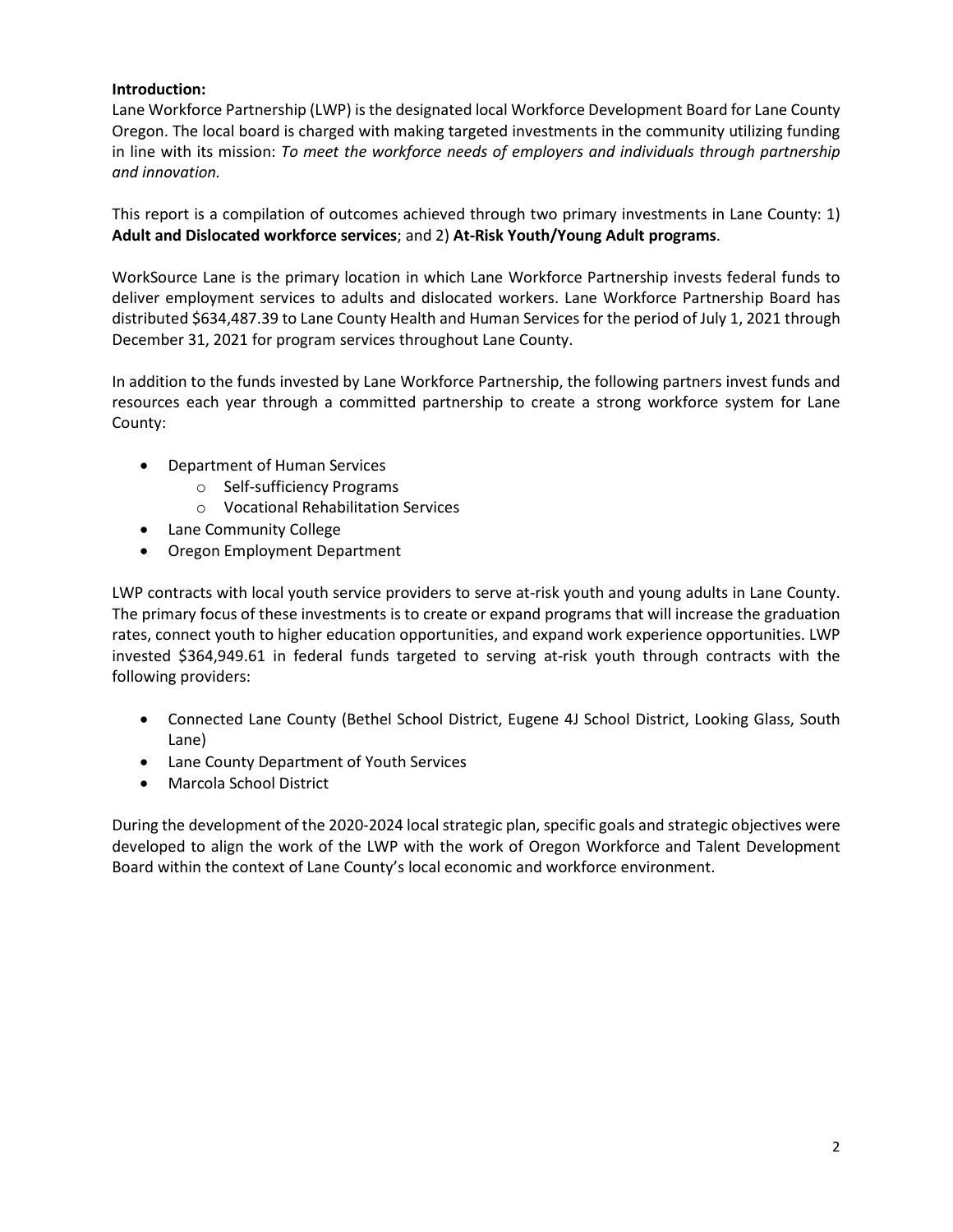## **Mid-Year Performance Report July 1, 2021 – December 31, 2021**

This report serves as documentation of the effectiveness of workforce development services, and the implementation of the Local Strategic Plan. Elements from this report, which demonstrate the effectiveness of the workforce program and investment impacts will be updated semi-annually and posted on the Lane Workforce Partnership's website.

## **Program Year 2021/2022 Goals and Progress Measures**

#### **Goal 1: Prepare workers for self-sufficiency employment in a new and changing economy.**

Strategies:

- 1. Analyze worker self-sufficiency data driven by systemic challenges (e.g., housing, childcare, legislative policy).
- 2. Be the community voice for individual workers seeking self-sufficiency employment.
- 3. Broker relationships to create solutions to address identified systemic challenges.
- 4. Build capacity to support innovative solutions by seeking incremental funds for investment.

Progress Measures:

- Employers report that they have a qualified applicant pool
- LWP meets or exceeds goals for entered employment and retention
- Fund development
- Analysis of economic progress will be evidenced in the State of the Workforce Report published in 2020 and 2022

#### Employers report that they have a qualified applicant pool

#### **Business Customer Satisfaction Survey - July 1 2021 – December 31, 2021**

| As a result of the services you received at WorkSource<br>Lane, did you hire one or more new employee(s)? |                                                      |  |
|-----------------------------------------------------------------------------------------------------------|------------------------------------------------------|--|
| <b>Yes</b>                                                                                                | 2/9.1%                                               |  |
| No                                                                                                        | 18 / 81.8%                                           |  |
| <b>Don't Know</b>                                                                                         | 2/9.1%                                               |  |
| <b>Total Responses:</b>                                                                                   | 22                                                   |  |
|                                                                                                           |                                                      |  |
|                                                                                                           |                                                      |  |
|                                                                                                           | How satisfied were you with the person(s) you hired? |  |
|                                                                                                           |                                                      |  |
| <b>Very Satisfied</b>                                                                                     | 2 / 100%                                             |  |
| <b>Somewhat Satisfied</b>                                                                                 | 0/0%                                                 |  |
| <b>Somewhat Dissatisfied</b>                                                                              | 0/0%                                                 |  |
| <b>Very Dissatisfied</b>                                                                                  | 0/0%                                                 |  |

Source: Oregon Employment Department, qualityinfo.org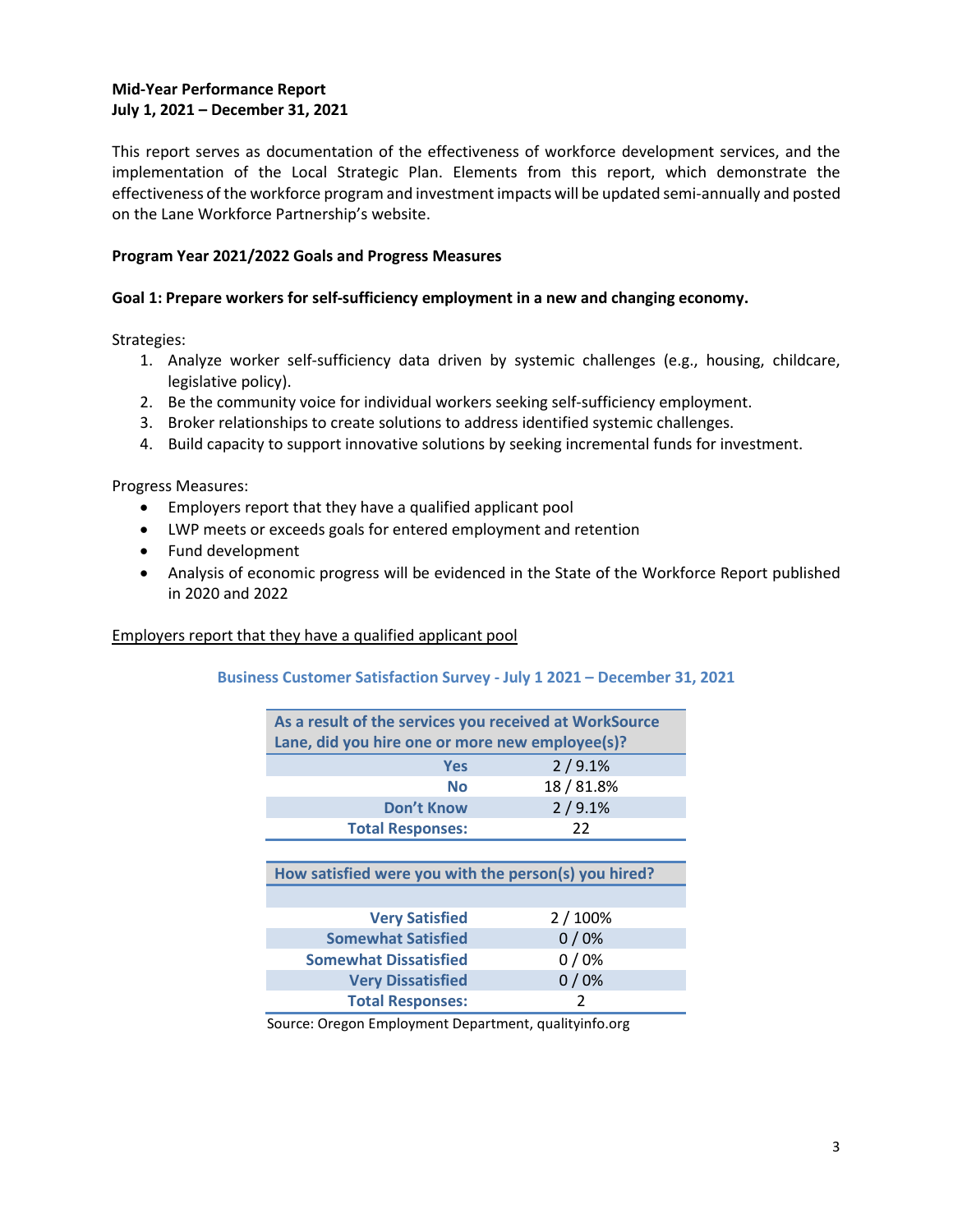#### LWP meets or exceeds goals for entered employment and retention

Explanation of this measure: The official definition of Entered Employment Rate is defined as Employed at the Second Quarter After Exit. Those who were employed at the time of exit from our programs may not have documented employment during the second quarter after they exited.

The table below includes all individuals who received any type of career and training services in WIOA programs. Detailed outcome information on LWP training programs can be found further down in this report.

During this past year, the workforce system was disrupted by the COVID-19 Pandemic. This disruption had a negative impact on our economy overall and was reflected in the Entered Employment outcome measures when we produced the Year-End report in June 2021. The system realized tremendous improvement over the next six months, with entered employment rates that exceeded goal for each of our primary programs. The final program year-end entered employment rate for the last program year ended on a high note with each program at or above goal.

#### **FINAL PY 2020 (7/1/20 – 6/30/21) ENTERED EMPLOYMENT RATE FOR THE PRIMARY WIOA PROGRAMS:**

| <b>Program</b> | Goal  | <b>Final PY 20</b> | % of Goal |
|----------------|-------|--------------------|-----------|
| Adult          | 71.4% | 71.0%              | 99%       |
| <b>DW</b>      | 71.4% | 72.2%              | 101%      |
| Youth          | 63.5% | 70.1%              | 110%      |

#### **WIOA ENTERED EMPLOYMENT RATE FOR PY 2021 FIRST QUARTER:**

| <b>Program</b> | Goal  | <b>PY21 Q1</b> | % of Goal |
|----------------|-------|----------------|-----------|
| Adult          | 71.4% | 65.8%          | 92%       |
| <b>DW</b>      | 71.4% | 66.4%          | 93%       |
| <b>DWG</b>     | 71.4% | 66.7%          | 93%       |
| Youth          | 63.5% | 73.3%          | 115%      |

#### **WorkSource Lane High Wage Recruitment Opportunities in Targeted Sectors**

|                                                             | Number Served*              |
|-------------------------------------------------------------|-----------------------------|
| # of job listings in iMatchSkills (wages \$12.00 and above) | Total:1,366 (330 employers) |
| Health Care:                                                | 74                          |
| Manufacturing (includes food & beverage):                   | 130                         |
| Construction/Mining:                                        | 38                          |
| Information Technology:                                     | 15                          |
| # of job seekers placed in targeted industries:             | 91 individuals              |
|                                                             | 94 placements               |

 \*Based on listing open date and listings with wage equal to or greater than \$12 per hour. Employers NAICS code was used to identify targeted sectors.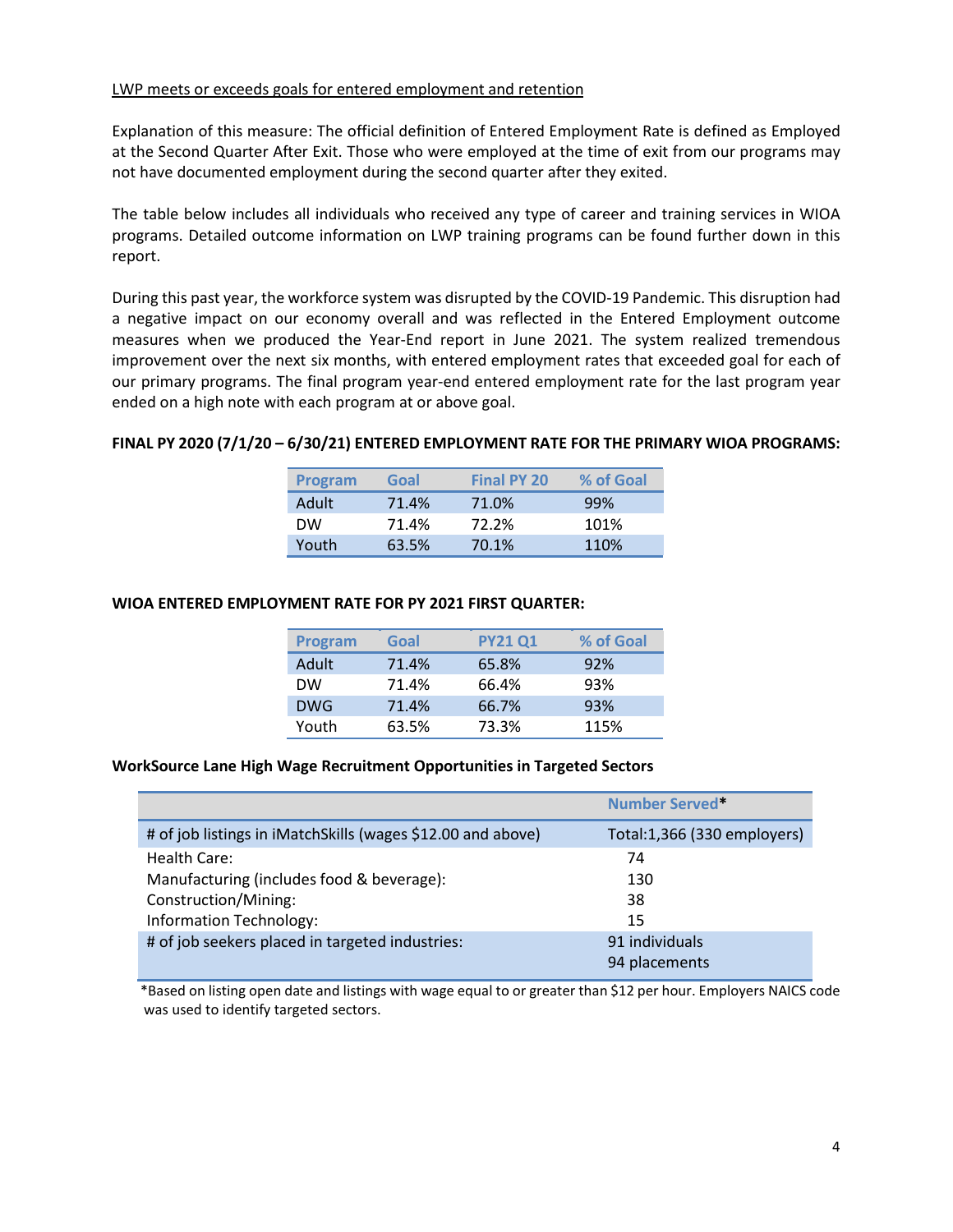## **Job Seekers Placed in Target Industries by Month 7/1/2021 – 12/31/2021 vs. 7/1/2020 – 12/31/2020\***



*\*Hires in targeted sectors are based on the result date of the referrals. Only listings within the targeted sectors and with a wage of \$12 or more were included. Listings without wage information or wage \$999 per hour were excluded (NLx listings).* 

## Fund Development

#### **PY 2021/2022 Fund Development**

| <b>Grant Name</b>                    | <b>Grantor</b>       | <b>Date</b>   | <b>Amount of</b><br><b>Request</b> | <b>Result</b>        |
|--------------------------------------|----------------------|---------------|------------------------------------|----------------------|
| <b>RISE Grant</b>                    | Dept. of Ag.         | August 2021   | \$999,999                          | Not Selected         |
| Good Jobs<br>Challenge               | Dept. of<br>Commerce | February 2022 | \$17,003,899                       | Pending              |
| YouthBuild                           | <b>DOL</b>           | January 2022  | \$1,349,289                        | Pending              |
| Strategic<br><b>Innovation Funds</b> | HECC/Oregon          | January 2022  | \$200,000                          | Pending              |
| <b>RISE Grant</b>                    | Dept. of Ag.         | April 2022    |                                    | Under<br>Development |

# **Goal 2: Connect individuals to education, skill-building and employment opportunities in occupations most impacted.**

Strategies:

- 1. Invest in training programs, including on-the-job training, apprenticeship and customized training focused on replacement opportunities for youth/young adults in jobs most impacted by retirement and other types of projected worker shortages.
- 2. Analyze the impact of AI/technology on worker displacement.
- 3. Invest in career pathway models.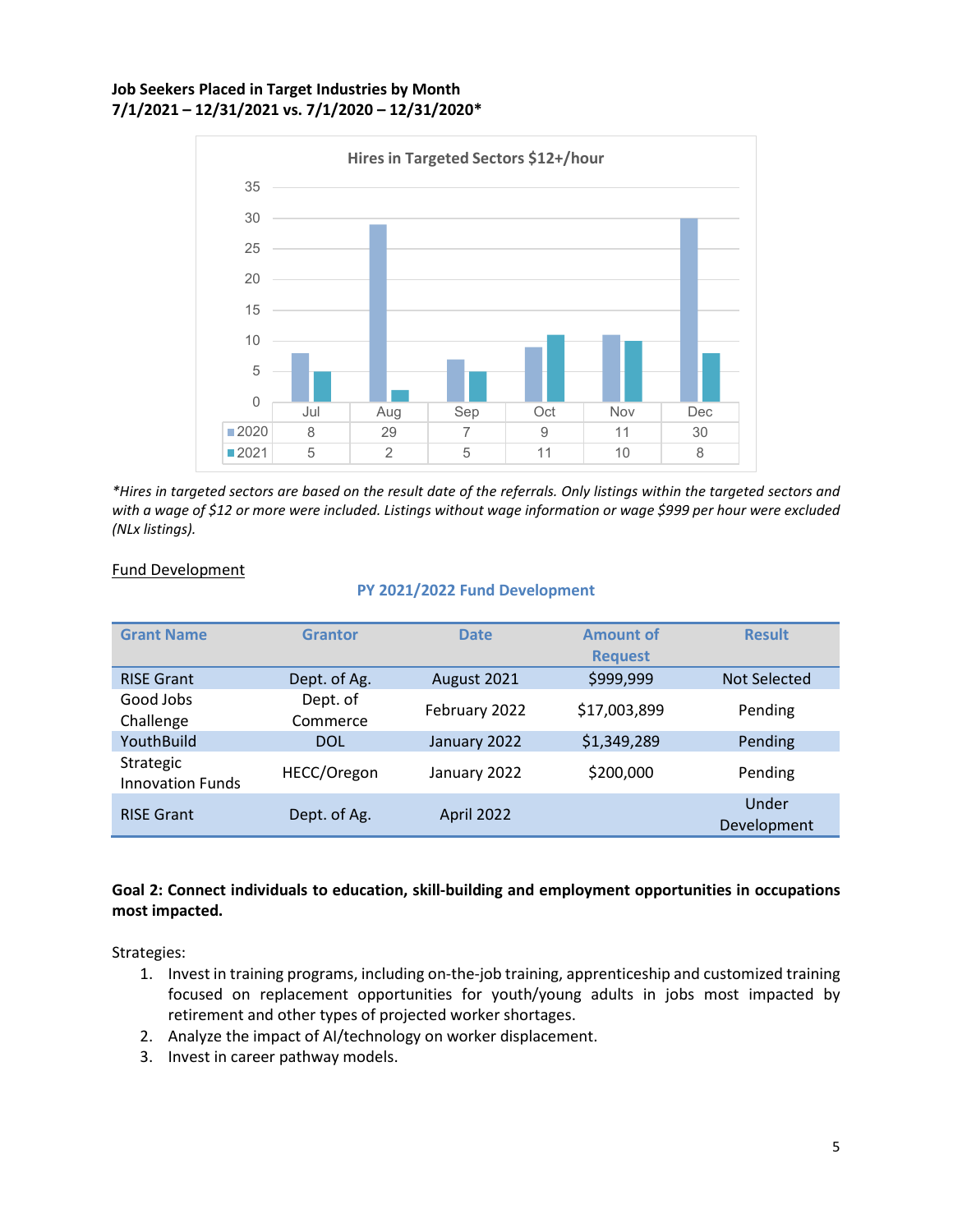Progress Measures:

- Training investments (All Partners' Programs)
- State employment data indicates a decrease in replacement openings due to retirements
- Analysis of the impact of AI/technology on worker displacement will be evidenced in the State of the Workforce Report for 2022

# Training Investments (All Partners' Programs)

## **WorkSource Lane Workforce Innovation and Opportunity Act Scholarship Award**

| <b>Measure</b>                                                          | Goal | <b>Number/Percent Achieved</b>                                                         |
|-------------------------------------------------------------------------|------|----------------------------------------------------------------------------------------|
| # of training scholarships awarded                                      | 40   | 27 / 67.5% of goal                                                                     |
| # of training scholarships awarded by<br>industry                       |      | Health Care: 14<br>Truck Driving: 12<br>Information: 0<br>Manufacturing: 1<br>Other: 0 |
| # of individuals completing training                                    | 75%  | 12 / 12 100%                                                                           |
| # and % of training completers placed in<br>training related employment | 75%  | 7/12 58%                                                                               |

# **WorkSource Lane On-the-Job Training Program (OJT)**

| <b>Measure</b>                                        | <b>Number Served</b>      |
|-------------------------------------------------------|---------------------------|
| # of OJT placements                                   | 37                        |
| # of businesses with OJT                              | 12                        |
| # OJT placements with new businesses                  | 13                        |
| # of OJT placements by target industry                | Health Care: 3            |
|                                                       | Information: 6            |
|                                                       | Manufacturing: 14         |
|                                                       | Construction/Aggregate: 4 |
|                                                       | Other: 10                 |
| # of OJT placements \$12/hr or more, \$15/hr or more, | \$12: n/a                 |
| \$17/hr or more, and \$20/hr or more                  | $$15 - $16.99:9$          |
|                                                       | $$17 - $19.99:18$         |
|                                                       | \$20 or greater: 10       |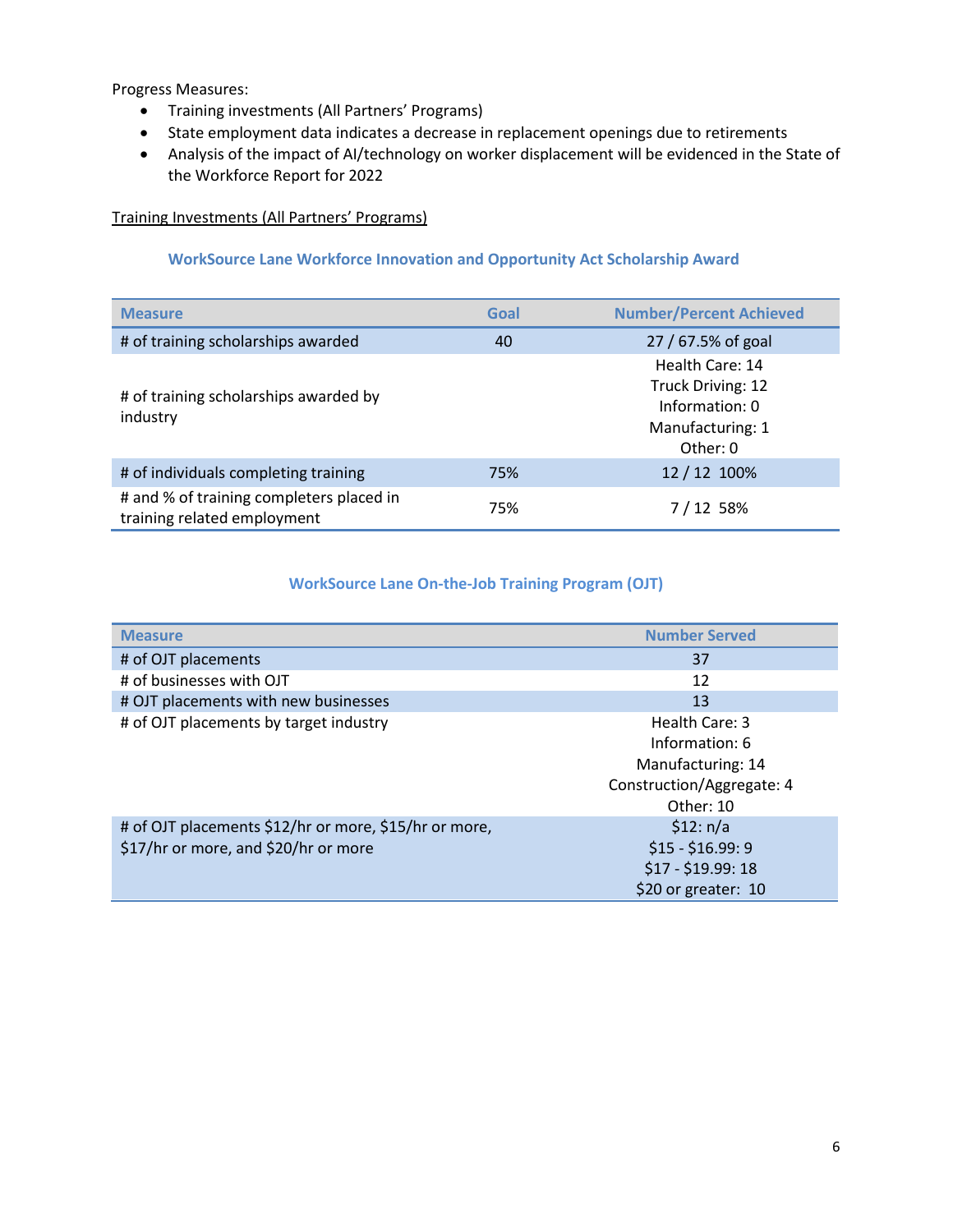#### **Workforce Partner Investments**

#### **Department of Human Services – JOBS Program**

| <b>Measure</b>                                   | <b>Total</b> |
|--------------------------------------------------|--------------|
| # of JOBS Plus placements                        | b            |
| # of businesses participating in JOBS Plus       | b            |
| # of work experience placements                  | 12           |
| # of businesses participating in work experience |              |

#### **Lane Community College – Title II**

| <b>Measure</b>                                                      | <b>Total</b> |
|---------------------------------------------------------------------|--------------|
| # of individuals achieving an increase in skill gains in<br>reading | 13           |
| # of individuals achieving an increase in skill gains in math       | 12           |
| # of individuals earning a GED                                      | 24           |

#### **Special Projects:**

#### **Discard Upcycling/ Viking Textile Makers Hub**

The owner and operator of Discard Upcycling, Mitra Gruwell, in partnership with Viking Sewing, Vacuum Spa and Stove, and an investment from LWP, came together to launch Viking Textile Maker Hub (VTMH). The Textile Maker Hub business infrastructure provides a professional workspace with the needed equipment that will allow sewists flexible times to do alterations, textile repairs, and practice their craft. The Textile Maker Hub also offers access to a variety of industrial and specialized sewing machines for teaching classes, projects, and operating small independent manufacturing businesses. INSEAM, a program developed and launched in Scappoose, OR has proven success in the development of a training curriculum that can teach students and our future workforce basic skills and safety protocols being sought out by our local textile manufacturing businesses. INSEAM assisted in the development of the industry recognized sewing training program that launched Spring 2021 at the Viking Textile Maker Hub.

Since the launch, improvements and accommodations have been made to support the activities, needs, and projected growth of this initiative utilizing funds awarded from the Department of Environmental Quality (DEQ) Repair and Reuse grant. There are a total of four instructors. All instructors have completed a 48-hour train the trainer course on the set curriculum. Currently the space is offering monthly classes with various times to accommodate different schedules. 13 people have received training since the program launched. Industry is being engaged to better understand the specific needs of our local manufactures as well as to identify opportunities and challenges that this sector faces now and into the future. Ashley Espinoza, as Sector Strategy Director, worked closely with Business Oregon, Lane County, and the Oregon Cascades West Council of Governments to secure \$75,000 in second year funding to expand the work of the Viking Textile Makers Hub.

**COVID-19 DWG –** During times of natural disasters, the federal government may declare the disaster an emergency. Dislocated Worker Grants (DWG) can then be awarded by the Department of Labor (DOL) to assist the disaster area in restoration and recovery. Nation-wide, the COVID-19 Pandemic was declared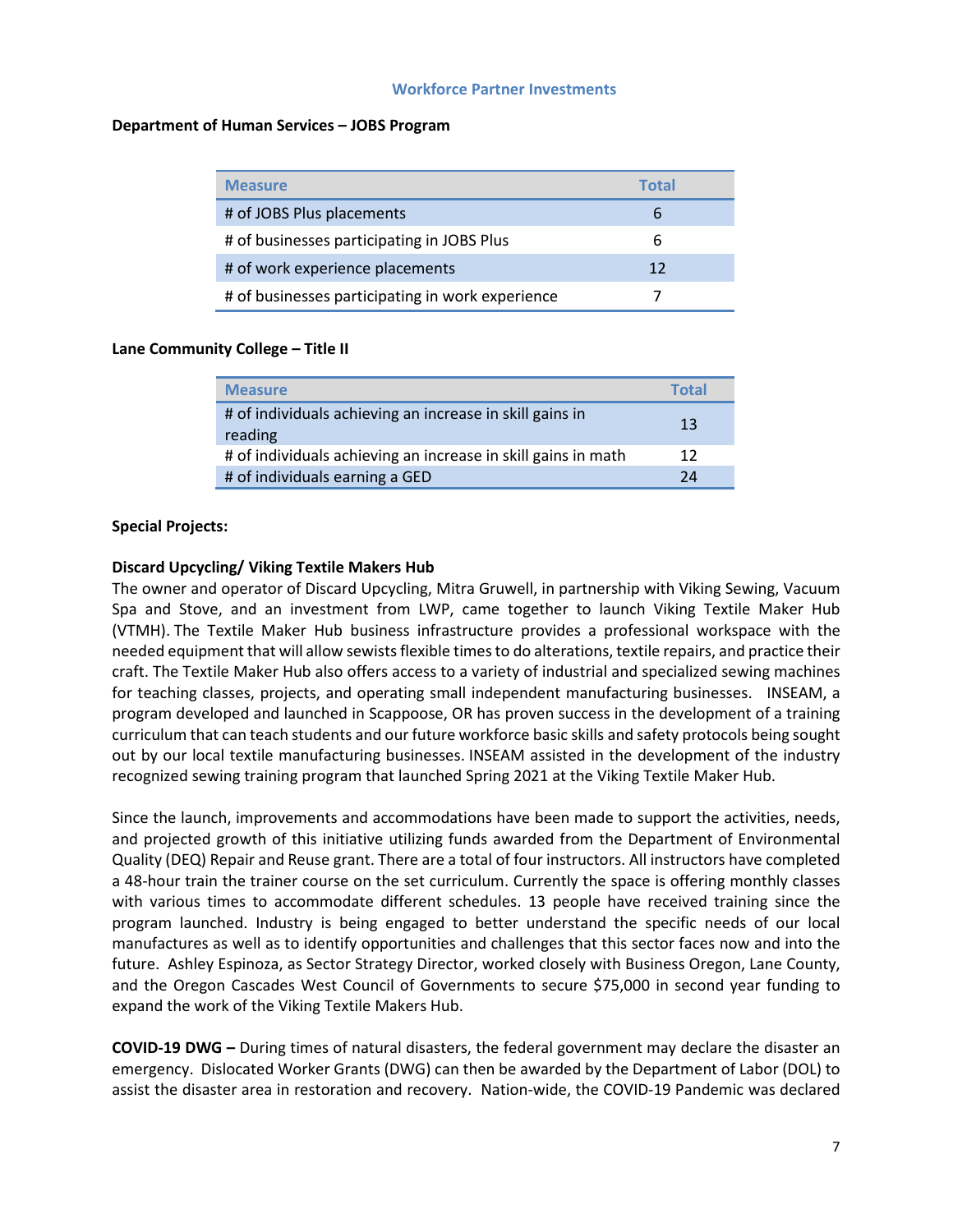to be an emergency, which then triggered funding to be allocated to each state and from states to local Workforce Development Boards.

LWP received \$241,680 to assist with employment recovery and \$241,680 to assist with disaster recovery for a total of \$483,362.

The employment recovery Dislocated Worker Grant funds are being used to provide employment and training services to dislocated workers with priority given to those who have lost their jobs because of the COVID-19 Pandemic. The original enrollment goal was set at enrolling 200 individuals into the grant. However, due to lower-than-expected engagement of eligible participants, the goal was lowered to 125. These services are being provided through WorkSource Lane as well as alternate locations, such as the Eugene Public Library.

## **Performance to Date:**

| <b>Enrollment Goal</b> | <b>Enrollment Target to Date</b> | <b>Actual Enrollment to Date</b> |
|------------------------|----------------------------------|----------------------------------|
| ۔25                    |                                  | 134                              |

The disaster recovery assistance funds are being used to provide humanitarian assistance through a contract with Lane County Health and Human Services. The goal is to employ humanitarian workers who are able to reach out to our most vulnerable populations to provide information and resources designed to ensure their safety. There have been five humanitarian service workers hired by Lane County H&HS. All of them received extensive training that prepared them for success in un-subsidized employment. During this past quarter, the last two workers obtained permanent positions with H&HS. Because of the limited time remaining in this grant, the decision was made to discontinue the humanitarian work. The remaining grant funds will be used to provide career services to those seeking job search assistance and training.

Some words from Andy and Liz (the two final COVID DWG participants in the grant) as they wrap up their time with us:

*"Over the last month I have had an opportunity to grow both professionally and personally. Several years ago, I had left employment in the human services field due to compassion fatigue and was uncertain if I would ever be willing to return to this type of work. With this opportunity, I have rediscovered my passion for working with others, finding solutions and being part of a greater community that is collaborating to provide support to members of our community. I have also gained confidence in my capacity to take care of myself and support my peers to mitigate burn out. I have had opportunities to gain several new skills, build experience and gain a greater understanding of the systems in place to support the unhoused in Lane County. This experience has allowed me to successfully apply for and accept a permanent position within my department. I have also gained an excellent colleague and friend in the person I was partnered with and am looking forward to being able to work with him in a different capacity as we both move into our new positions. I am excited for this next phase of my work life and am grateful for the opportunity I have been provided." – Liz*

*"As I wrap up my time with the Lane County Rural Outreach team and transition to a permanent position with the county's Dovetail Program, I can reflect on the many memories that I have made during the past few months. Although this job has been among the most emotionally taxing of my life, it has also been*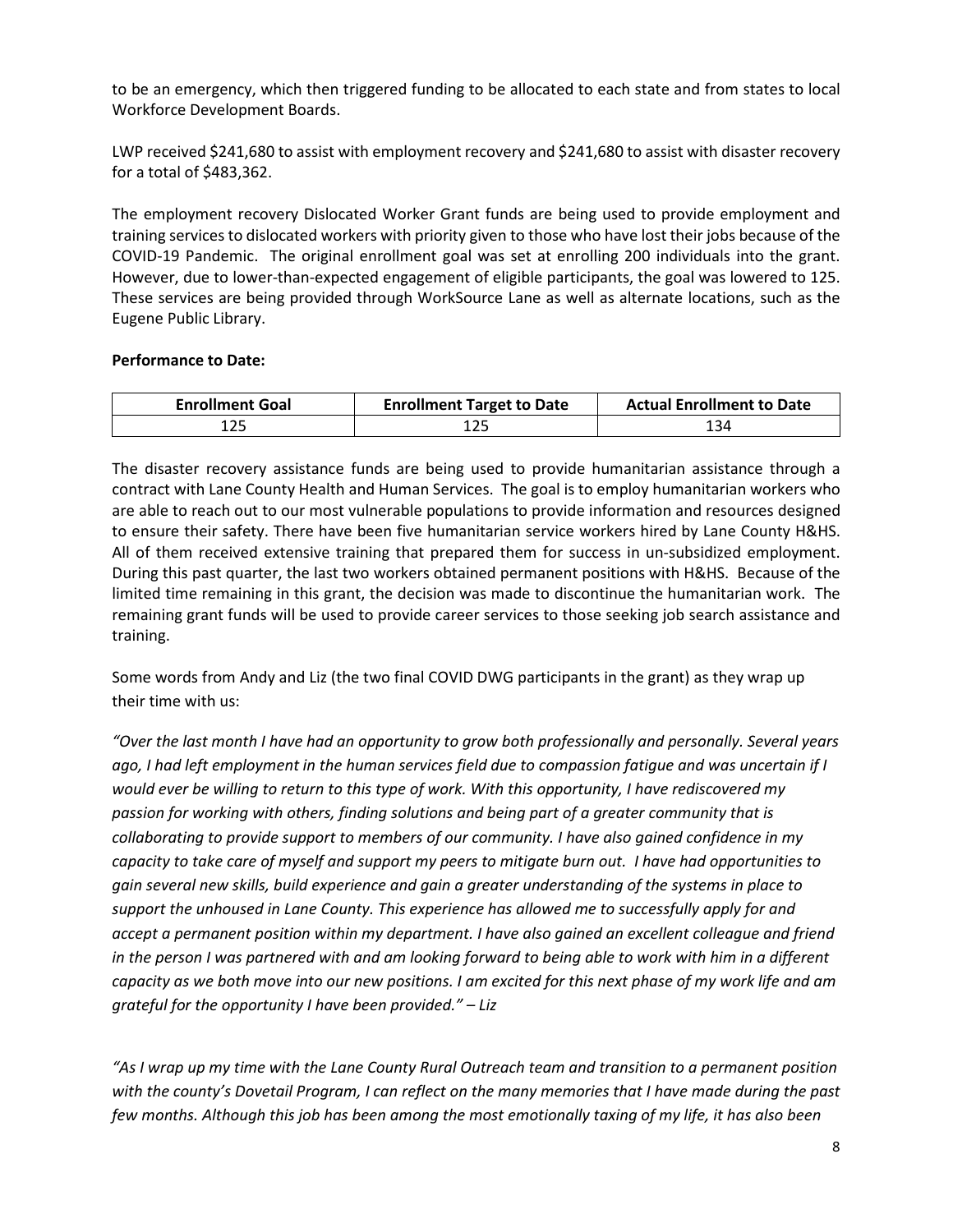*one of the most rewarding. Meeting so many clients and hearing their stories has given me a whole new way of looking at homelessness, and that is something that I greatly value. It is easy to see homelessness as an individual problem, but I have come to realize that it is a societal failure. Many of the people I*  talked to became homeless because of medical issues and/or disabilities, and that is something that *absolutely should not happen in a community that values all human life equally. My work at The Commons on MLK showed me just how many of our community members with health problems lose their housing through no fault of their own. That project was definitely one of the hardest that I can remember, but it made all my hard work feel worthwhile when I could see clients go from the streets into their own apartments. I will use the lessons that I have learned through outreach and case work to bring to my new position, where I will not only be working with the unhoused, but also other historically marginalized communities as well. I have gained so many skills and so much experience in these past months, and I will cherish my time working in this position." - Andy*

**Fire DWG –**The State of Oregon was awarded a DWG from DOL in response to the devastating wild fires during the summer and early fall of 2020. LWP has been awarded \$4.9 million in funding, in which we have received the initial increment of \$1.6M with the stipulation that the funds must be expended and initial performance met to receive the balance of the award. The purpose of the funds is to assist the impacted communities in Lane County with fire restoration, recovery, and cleanup efforts.

(Note: LWP has received additional funding of \$250,000 that was re-allocated from other workforce boards.)

LWP released an application for community stakeholders to request funds which they may use to employ humanitarian workers or work crews whose sole purpose will be to work on projects related to fire restoration, recovery, and clean-up. LWP entered into Service Agreements with:

- McKenzie Community Development Corporation Humanitarian Workers
- Love First Humanitarian Workers
- North West Youth Corps Fire Restoration and Clean-up
- Suulutaaq Construction Fire Restoration and Clean-up
- Cascade Relief Both Humanitarian Workers and Fire Restoration and Clean-up

## **Performance to Date:**

| <b>Enrollment Goal</b> | <b>Enrollment Target to Date</b> | <b>Actual Enrollment to Date</b> |
|------------------------|----------------------------------|----------------------------------|
| 200                    | 128                              |                                  |

State Employment Data Indicates a Decrease in replacement openings due to retirements

# *Research Impact of Aging/Retiring Workforce*

In partnership with Oregon Employment Department's economist, Lane Workforce Partnership staff published the 2020 State of the Workforce Report for Lane County. This report outlines the impact of the aging workforce in Lane County as well as the industries that are expected to have a large number of replacement job openings. Replacement openings are often a result of retirements.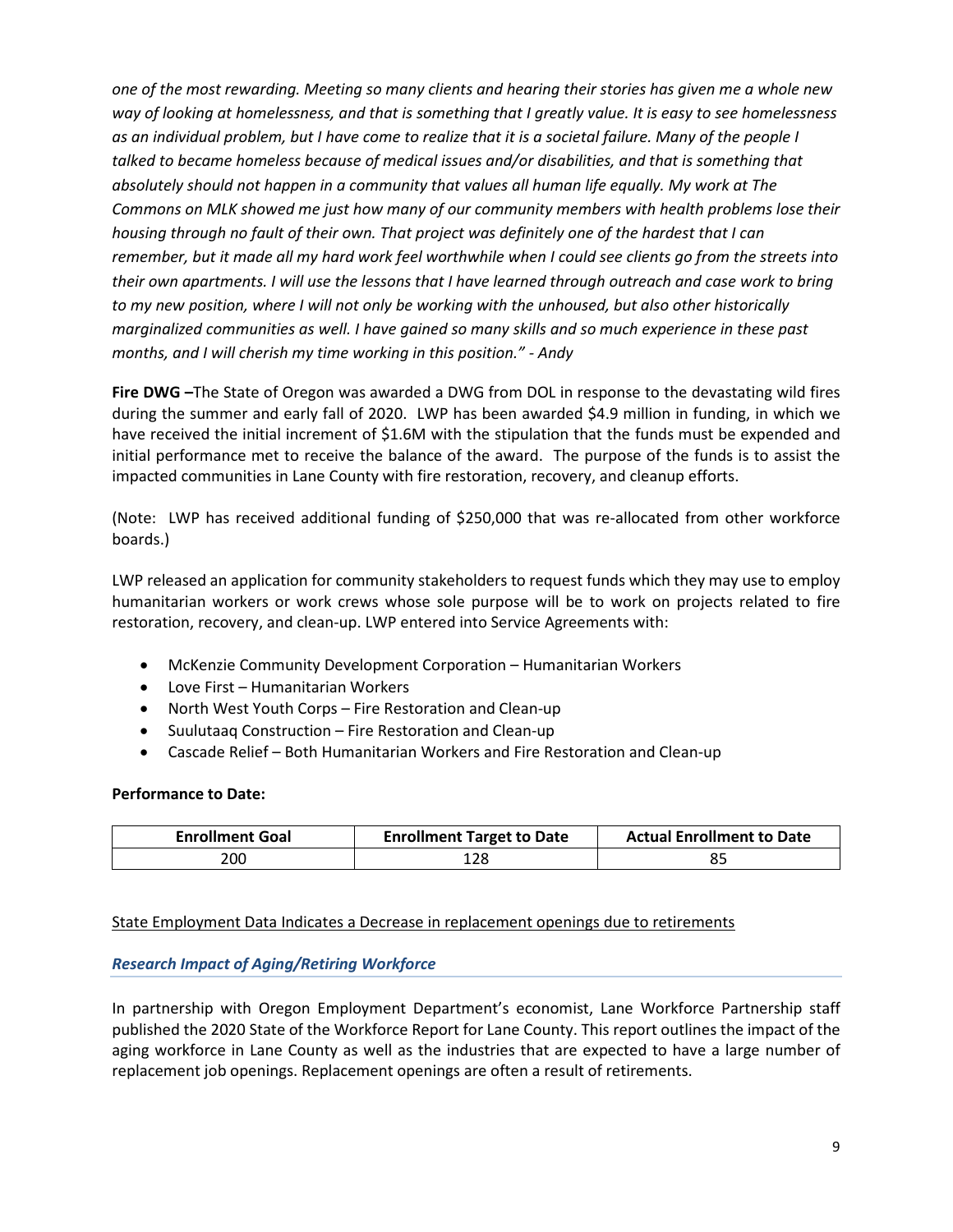

# *Utilize On-the-Job Training (OJT) and customized training in companies with high retirement projections*

#### **WorkSource Lane Personalized Services for Job Seekers in Targeted Industries**

|                                                                                                                                                                                   | <b>Number Served</b><br>July 1, 2021 – Dec. 31, 2021 |
|-----------------------------------------------------------------------------------------------------------------------------------------------------------------------------------|------------------------------------------------------|
| Total number of WorkSource Lane customers who received<br>personalized services to support their job search and access to<br>talent development and skill training opportunities. | $4,260*$                                             |

\*Number of individuals that received a staff assisted service

## **Goal 3: Prepare our youth for future employment.**

Strategies:

- 1. Invest in proven strategies and partner with successful youth programs to better align industry and education to increase student access to work opportunities.
- 2. Be the community voice to improve policy makers understanding/willingness to remove apprenticeship pipeline barriers.

Progress Measures:

- Create and track outcomes for multiple Lane County industry awareness and work-based opportunities for middle/high school and community college students.
- Identify individual sector's apprenticeship barriers and chart progress of measurable results to overcome these barriers.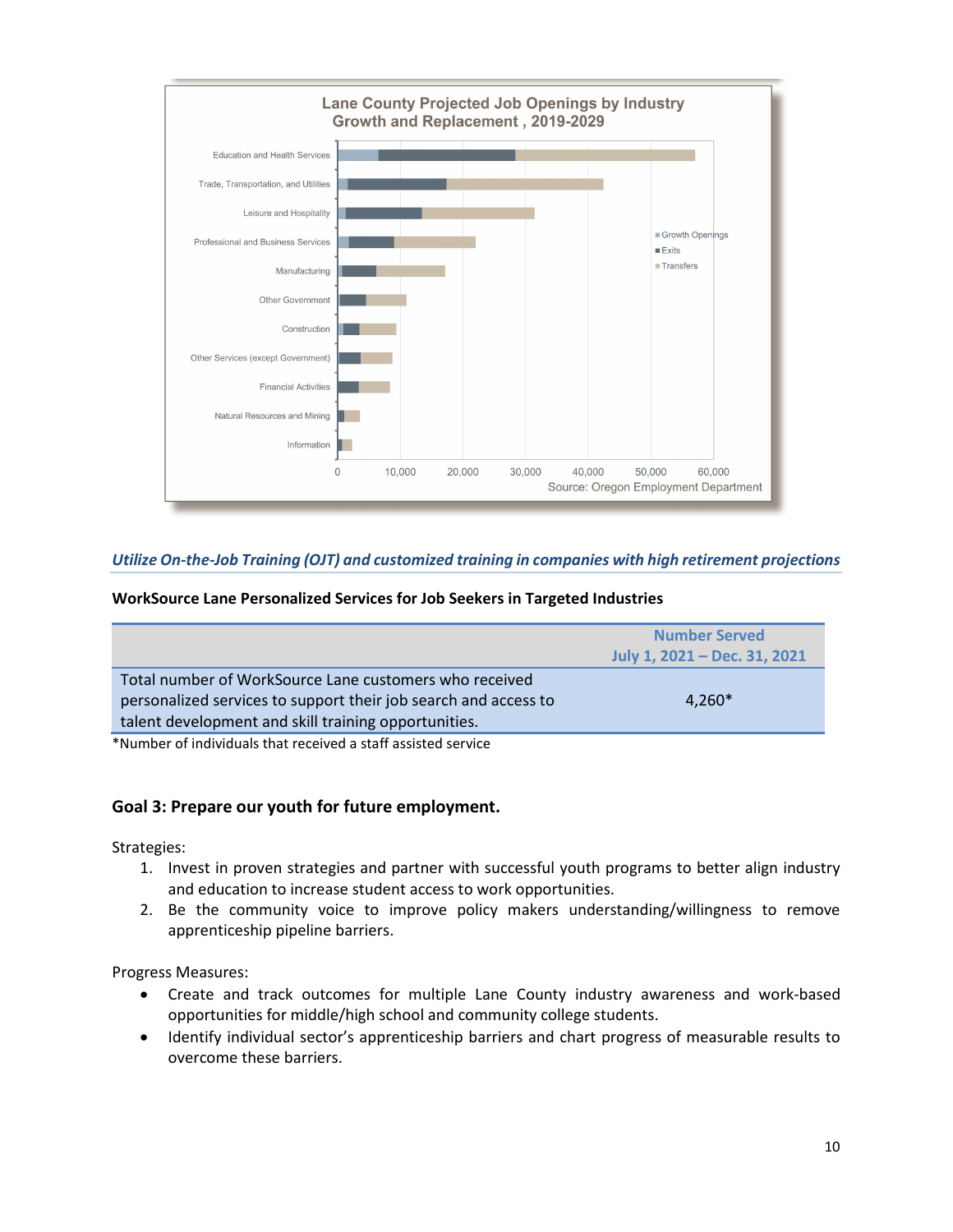# Connect Industry Workforce Needs to Education – LWP partners with **Elevate Lane County** to coordinate industry awareness for students, teacher externships, and work-based learning opportunities.

| <b>Measure</b>                                                                                                             | <b>Number Served</b>                                                                                                                                                                                                              |
|----------------------------------------------------------------------------------------------------------------------------|-----------------------------------------------------------------------------------------------------------------------------------------------------------------------------------------------------------------------------------|
| # of Lane County students participating in industry tours.                                                                 | 60                                                                                                                                                                                                                                |
| # of participating industry sectors in tours                                                                               | 5<br>(Manufacturing; Arts; Business/Marketing;<br>Engineering; Hospitality)                                                                                                                                                       |
| # of Lane County schools participating in industry tours                                                                   | 7                                                                                                                                                                                                                                 |
| # of Lane County students participating in DevNW Financial<br><b>Foundation courses</b>                                    | 94                                                                                                                                                                                                                                |
| # of Lane County students participating in the 2021 Middle<br><b>School Career Expo</b>                                    | 235                                                                                                                                                                                                                               |
| # of Lane County schools that participated in the 2021 Middle<br><b>School Career Expo</b>                                 | 6                                                                                                                                                                                                                                 |
| # of Lane County businesses represented at Career Expo                                                                     | 24                                                                                                                                                                                                                                |
| # of students participating in job shadows                                                                                 | 32                                                                                                                                                                                                                                |
| # of students participating in a mentorship with industry                                                                  | 10                                                                                                                                                                                                                                |
| # of high school teachers participating in an externship                                                                   | 12                                                                                                                                                                                                                                |
| Industry sectors participating in externships                                                                              | 9<br>(Agriculture; Advanced Manufacturing;<br>Manufacturing Tech; Education; Health; Tech;<br>Trades; Natural Resources/Energy<br>Management; Finance)                                                                            |
| # of high school students participating in an internship                                                                   | 39                                                                                                                                                                                                                                |
| Industry sectors participating in internships                                                                              | 14<br>(Health; Food/Beverage Manufacturing;<br>Contracting; Tech; Construction; Arts; Early<br>Childhood Education; Education; Government;<br>Public Service; Engineering; Hospitality; Social<br>Services (Housing); Veterinary) |
| # of high school students participating in a micro internship                                                              | 4                                                                                                                                                                                                                                 |
| Industry sectors participating in a micro internship                                                                       | 3<br>(Business; Tech; Manufacturing)                                                                                                                                                                                              |
| <b>School Presentations:</b><br># of students<br># of high schools<br># of middle schools<br># of industry representatives | 12<br>330 total<br>5 high schools<br>0<br>$\pmb{0}$                                                                                                                                                                               |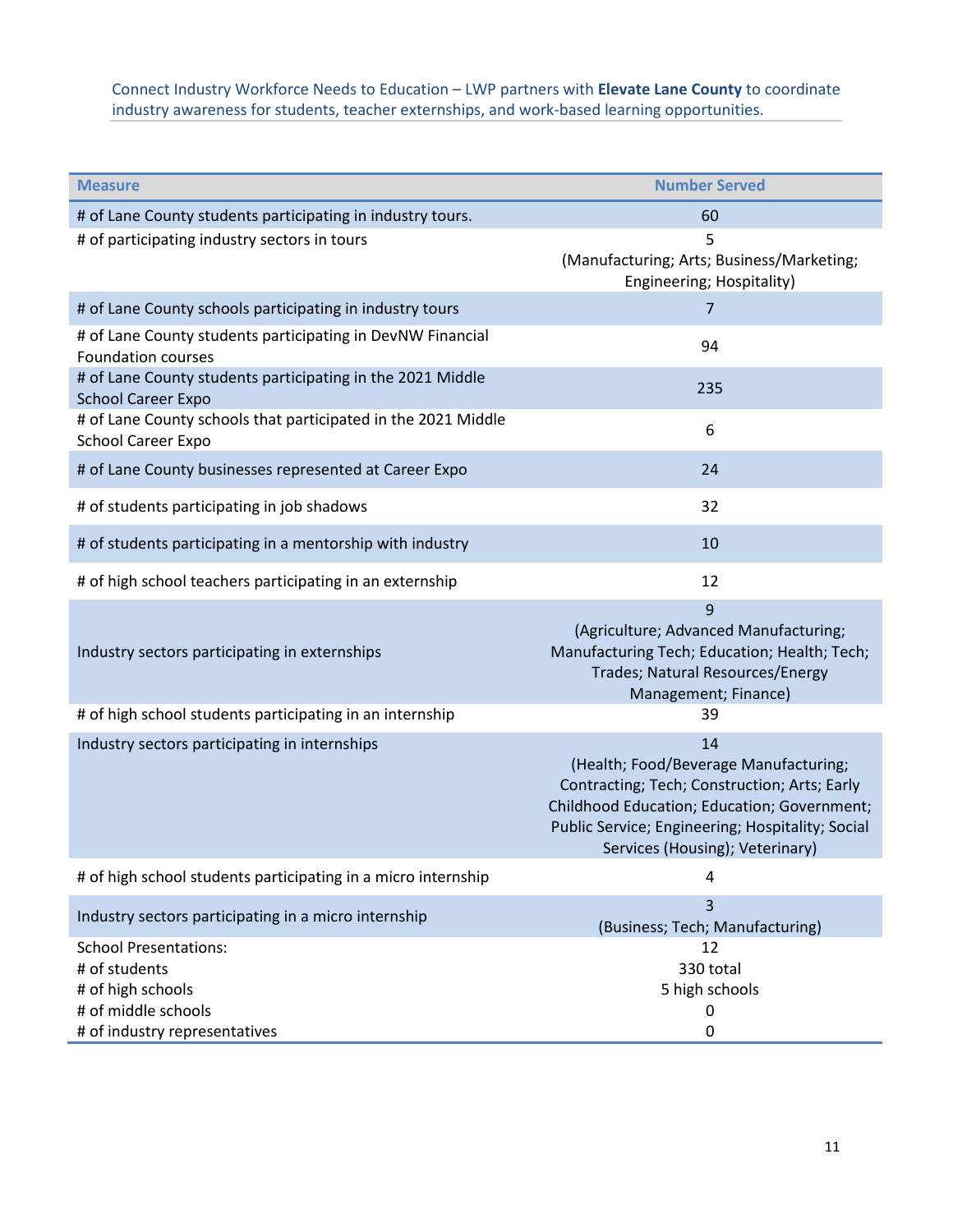| # of Lane County students participating in professional skill<br>building webinars – The "Working Wednesday" webinar series<br>features a new panel of local professionals from a variety of<br>industries every Wednesday. Each week, we tackle one of the<br>New World of Work's top professional skills-adaptability,<br>collaboration, self-awareness, social diversity, and<br>communication. As a panel (3-4), we dissect the skill learned,<br>how it applies in their respective industry, learn tools to<br>strengthen the skill, and discuss its importance in a variety of<br>professional settings. | 51    |
|-----------------------------------------------------------------------------------------------------------------------------------------------------------------------------------------------------------------------------------------------------------------------------------------------------------------------------------------------------------------------------------------------------------------------------------------------------------------------------------------------------------------------------------------------------------------------------------------------------------------|-------|
| # of participating industry reps in webinars                                                                                                                                                                                                                                                                                                                                                                                                                                                                                                                                                                    | 8     |
| # of Lane County schools participating in webinars                                                                                                                                                                                                                                                                                                                                                                                                                                                                                                                                                              | 9     |
| # of Lane County schools participating in codeORcreate (student<br>tech hackathon)                                                                                                                                                                                                                                                                                                                                                                                                                                                                                                                              | 10    |
| # of Lane County students participating in codeORcreate                                                                                                                                                                                                                                                                                                                                                                                                                                                                                                                                                         | 26    |
| # of participating industry reps in codeORcreate                                                                                                                                                                                                                                                                                                                                                                                                                                                                                                                                                                | 11    |
| # of WIOA Youth/Young Adults served                                                                                                                                                                                                                                                                                                                                                                                                                                                                                                                                                                             | 239   |
| % of WIOA Youth/Young Adults who are in education or<br>employment in the 2 <sup>nd</sup> quarter after exit                                                                                                                                                                                                                                                                                                                                                                                                                                                                                                    | 52.5% |

## *Testimonials*

*"Logan enrolled into his school's GED program and heard about WIOA. He thought there was a lot of enrollment paperwork but thought that it could help him get a job and become an adult. He was surprised to learn about financial classes because he was interested in taxes and budgeting. From there, he continued to participate in a job shadow that got him interested in the mechanics/engine field and learned how to work his way up. He attends Wonder Wednesday and the Elevate Webinars, and said that WIOA has helped build his confidence. He realized that WIOA was going to support him, not throw him into things he wasn't ready for, and he feels much more confident in asking questions about life and confident overall socially as well." – Connected Lane County*

*"WIOA has been a great help with providing me with work clothes and helping me through college." – Tarina*

Josie joined the WIOA program this past summer after running away from home and experiencing *homelessness. She had disengaged with school and was not getting her basic needs met. Since joining WIOA, Josie has been able to get SNAP benefits, has found a stable living environment, and re-engaged with school. Josie says "My experience so far has been great! There's a lot of helpful resources through WIOA and I am very appreciative of all the people that have helped me." - Josie*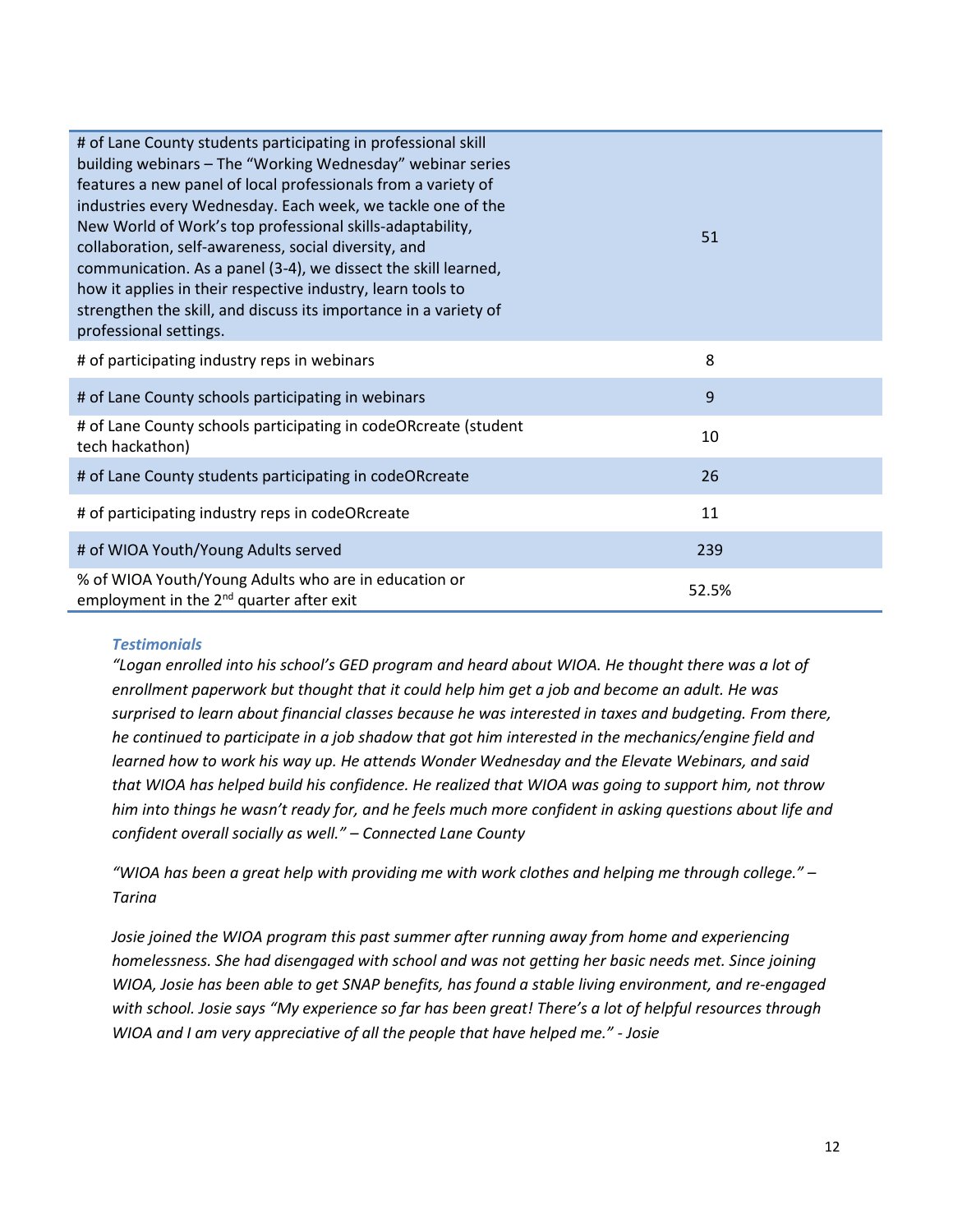#### *Increase WIOA Youth/Young Adult Paid Work Experience Opportunities*

| <b>Measure</b>                                                                                                         | 2021/2022<br>(July – Dec) | 2020/2021*<br>$(July - Dec)$ |
|------------------------------------------------------------------------------------------------------------------------|---------------------------|------------------------------|
| # of WIOA youth/young adult participating<br>in a work experience                                                      | 39                        |                              |
| # of youth/young adult who complete an<br>internship with occupational skill gains and<br>achieve positive evaluations | 11                        |                              |

\* Due to the COVID-19 pandemic and all the restrictions placed on businesses/organizations throughout the program year, it was very difficult to place WIOA youth/young adults in work experiences and internships.

## *Testimonials*

*"Lily came to WIOA credit deficient and working towards her GED and Diploma. With many goals but little experience, she began slowly taking advantage of our services. She began to attend Wonder Wednesdays and receives school credit for each workshop. She is interested in the medical field and exploring different areas so WIOA set her up with a work experience at Volunteers in Medicine. She enjoyed her time there and was excited about how much she learned. To explore more, Lily also signed up for a job shadow with a doula which also provided her a lot of information and experience." – Connected Lane County*

*"Kylie's work ethic and demeanor made a big impact at her work experience in a short matter of time. It landed her an official entry level position with the City of Eugene. Kylie's next step is to secure a position that will allow her to nurture preschool aged children and maintain independent living. Kylie is grateful for her time in this work-based learning opportunity." – Looking Glass*

*"WIOA was able to provide me with a work experience that let me have a sneak preview into the career field I want to pursue" - Ray*

# **Goal 4: Catalyze the community around diversity, equity and inclusion (DEI) to expand workforce leadership and participation opportunities for all.**

Strategies:

- 1. Be a catalyst for systemic change that raises DEI to the level of sector strategy.
- 2. Convene an advisory board as a model of DEI leadership.
- 3. Invest in workforce board training to understand unconscious bias and to lead by example.
- 4. Embed DEI in all LWP policies.

Progress Measures:

- Increase service utilization among targeted populations
- All LWP policies will contain DEI and Equity Lens language and requirements
- LWP staff and Board members diversity, equity, and inclusion training as well as the establishment of an advisory board

Every two years, LWP releases a State of the Workforce Report. This report provides readers with information about the current state of Lane County's economy. The 2020 State of the Workforce Report presents information about our economy and the impacts that the COVID-19 Pandemic has had. The report also explores critical issues we are facing today, such as the childcare desert and the gaps in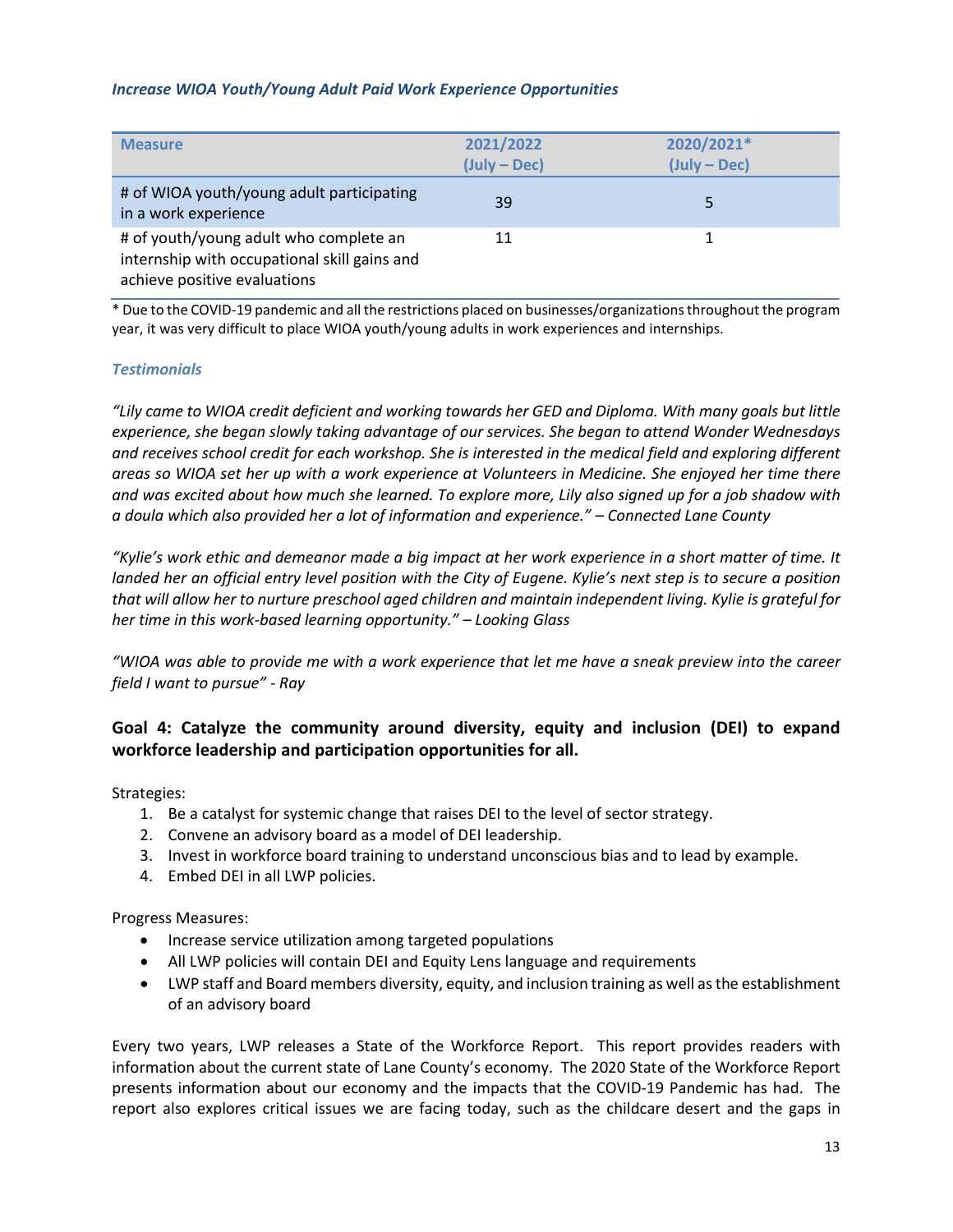educational achievement and their impacts on our future workforce. In addition, Lane's Workforce Development Board set new goals in our 2020 – 2024 Strategic Plan that focus on Equity and Inclusion. The 2020 State of the Workforce Report explores this topic in terms of women in the workforce and the economic conditions faced by those living in our rural communities.

Per data provided by Shift Bias, diverse organizations have on average 83% higher productivity and 19% higher gross revenue. We also know that on average 57% of employees that leave a company would have stayed if decision-makers had taken the steps to make the company culture more inclusive. Achieving equity means looking at systems that are more likely to negatively impact marginalized groups and addressing them so that everyone in Lane County can thrive. We as a board are focused on this important goal because the board and LWP staff see this goal as part of an effort to help everyone who works, lives, and plays in Lane County feel that they belong and add value to our present and future.

# • [2020 State of the Workforce Report](https://www.laneworkforce.org/wp-content/uploads/2020-State-of-the-Workforce.pdf)

Each year, LWP reviews and updates its policies and procedures to ensure they are current and meet the requirements of federal and state legislation. These policies are also developed to align with the goals set by the Workforce Development Board. Lane Workforce Partnership's current policies and procedures can be found on our website.

• [Lane Workforce Partnership Policies](https://www.laneworkforce.org/about-us-2/policies/)

# Increase Service Utilization Among Targeted Populations

# *Targeted Outreach Activities*

The Equity and Inclusion Task Team set a priority around increasing outreach activities to underrepresented populations for services available at WorkSource Lane, specifically WIOA training scholarship opportunities. Staff created and implemented the outreach plan.

| <b>Scholarship Application Completed</b> |                                  |             |                 |             |                     |                  |
|------------------------------------------|----------------------------------|-------------|-----------------|-------------|---------------------|------------------|
|                                          | <b>Minority</b><br><b>Groups</b> | $50+$       | <b>Veterans</b> | Women       | <b>Disabilities</b> | <b>Offenders</b> |
| 2019/2020                                | 10<br>(24%)                      | 7<br>(17%)  | C.<br>(5%)      | 20<br>(49%) | 2<br>(5%)           | (17%)            |
| 2020/2021                                | 12<br>(29%)                      | 12<br>(29%) | 3<br>(7%)       | 22<br>(54%) | 3<br>(7%)           | 6<br>(15%)       |
| 2021/2022*                               | 17<br>(40%)                      | 13<br>(30%) | C.<br>(5%)      | 26<br>(60%) | 4<br>(9%)           | 5<br>(12%        |

\*July 1, 2021 – December 31, 2021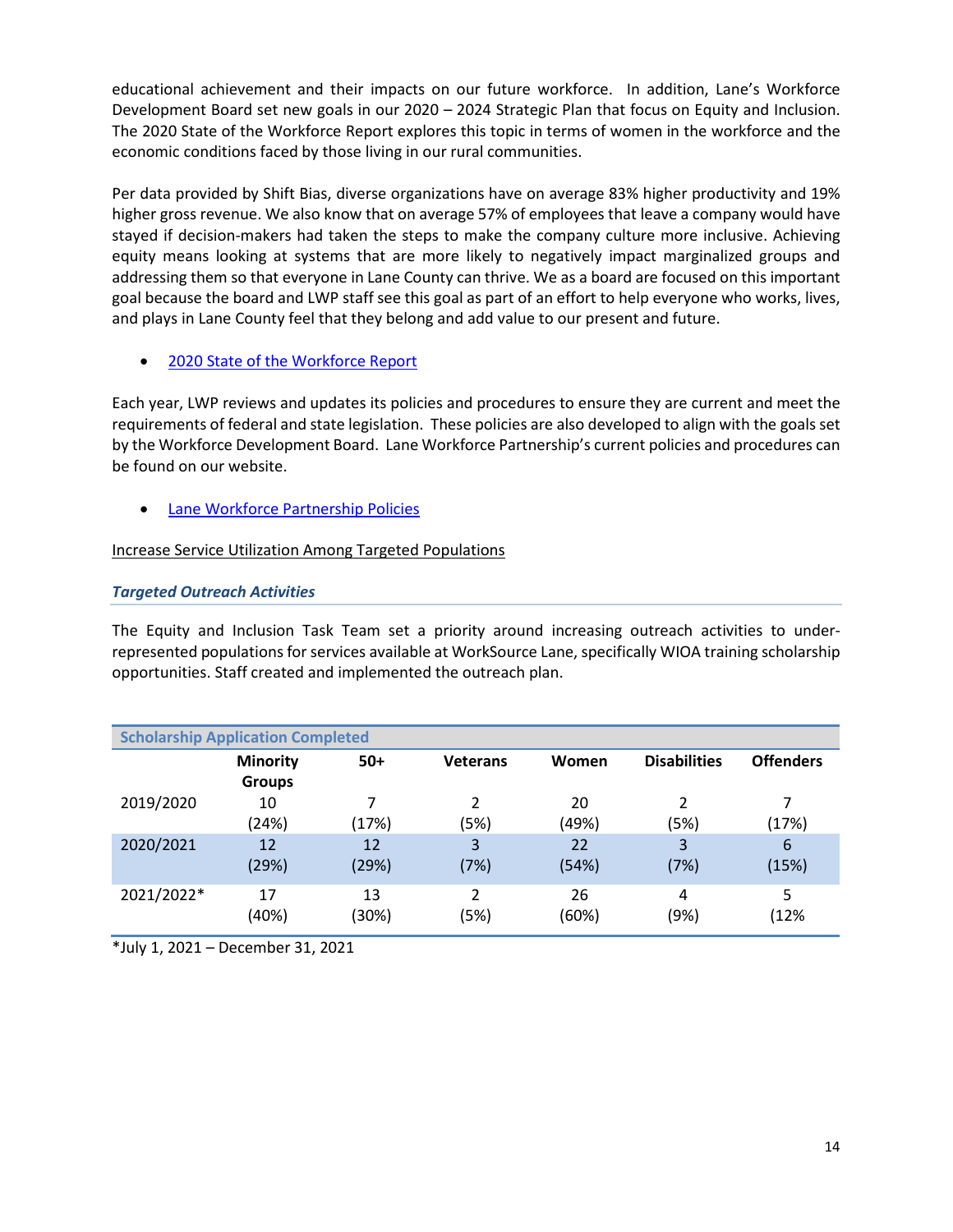| <b>Scholarship Application Awarded</b> |                                  |             |                 |             |                                  |                  |
|----------------------------------------|----------------------------------|-------------|-----------------|-------------|----------------------------------|------------------|
|                                        | <b>Minority</b><br><b>Groups</b> | $50+$       | <b>Veterans</b> | Women       | <b>Disabilities</b>              | <b>Offenders</b> |
| 2019/2020                              | 5<br>(19%)                       | 4<br>(15%)  | (4%)            | 13<br>(48%) | $\overline{\mathcal{L}}$<br>(7%) | 5<br>(19%)       |
| 2020/2021                              | 9<br>(28%)                       | 11<br>(34%) | 3<br>(9%)       | 15<br>(47%) | (3%)                             | 4<br>(12.5%)     |
| 2021/2022*                             | 17<br>(40%)                      | 12<br>(29%) | (5%)            | 25<br>(60%) | 4<br>(10%)                       | 5<br>(12%)       |

\*July 1, 2021 – December 31, 2021

## **Demographics of Populations Served through WorkSource Lane\*** *Eugene and Florence*

| <b>Measure</b>                                                                                                   |       |        |
|------------------------------------------------------------------------------------------------------------------|-------|--------|
| # of disabled individuals served                                                                                 | 550   | 12.9%  |
| # of minority populations served (e.g., Hispanic, Native<br>American, Asian, Pacific Islander, African American) | 1,103 | 25.9%  |
| # of individuals $45 - 54$                                                                                       | 796   | 18.7%  |
| # of individuals 55+ served                                                                                      | 874   | 20.5%  |
| # of Veterans served                                                                                             | 257   | 6.0%   |
| # of Veterans placed in employment                                                                               | 27    | $NA**$ |
| # of disabled Veterans placed in employment                                                                      |       | $NA**$ |

\*Based on services provided date.

\*\*Veteran employment information is based on OARS report and the reported data of obtained employment does not align with service provided date. Placement date is based on the quarterly UI wage match after job seeker exits from program. Because the numbers have different bases, cannot use % of customers served and placements made.

## **Demographics of Populations Served through Lane Community College – Title II**

| <b>Measure</b>                         |     |         |
|----------------------------------------|-----|---------|
| # and % of disabled individuals served | 58  | 6.8%    |
| # and % of minority populations served | 145 | 17.1%   |
| # and % of individuals ages 50+ served | 89  | 10.5%   |
| # and % of ex-offenders served         | 38  | 4.5%    |
| # of Veterans served                   |     | $< 1\%$ |

## *Vocational Rehabilitation Services Workforce Metrics*

| <b>Measure</b>                        | <b>Number Served</b> |
|---------------------------------------|----------------------|
| Total number served 7/1/21 - 12/31/21 | 813                  |
| Total number entering IPE             | 167                  |
| Total number with Employment Outcome  | 151                  |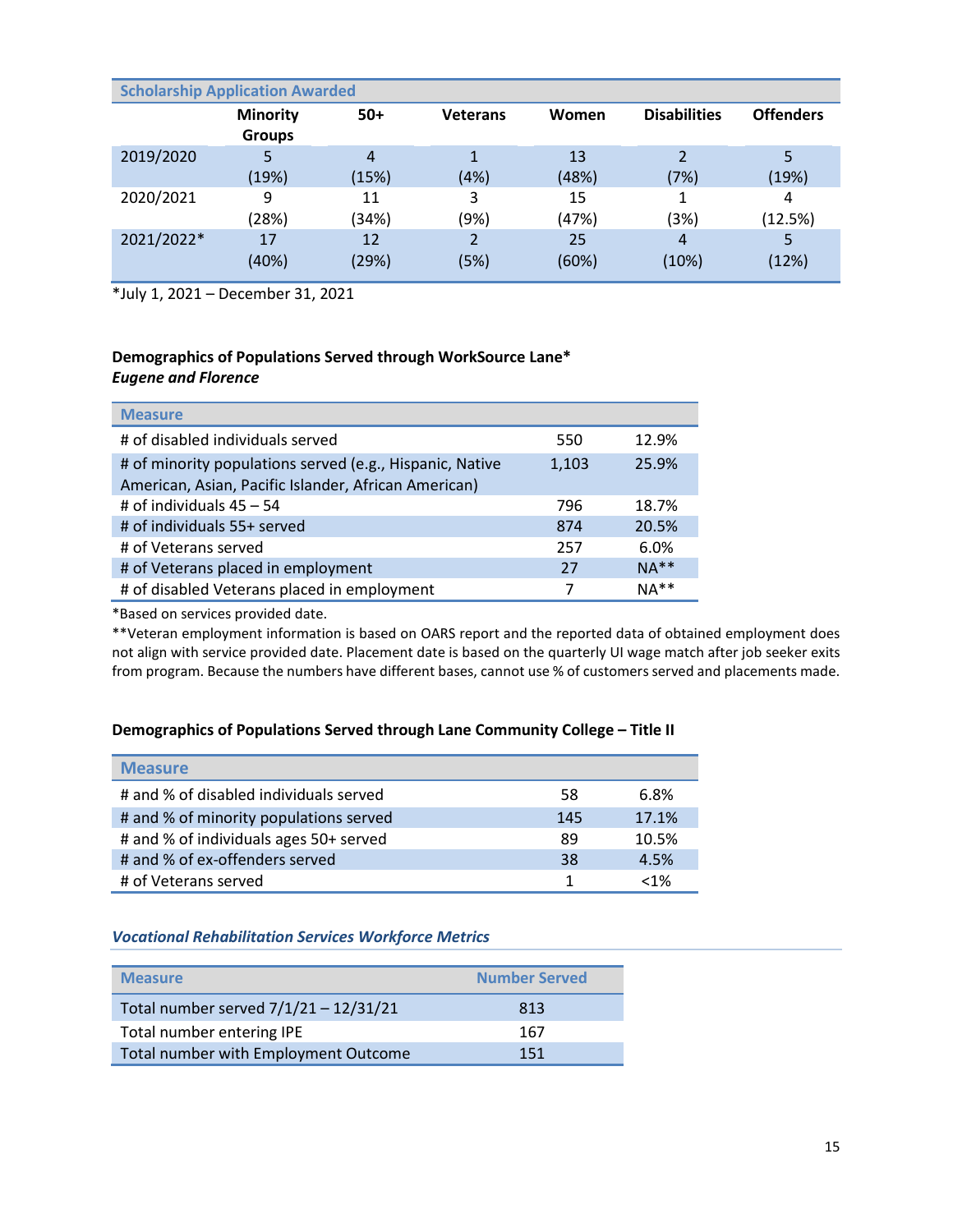**"IPE"** means an Individualized Plan for Employment. This is a written plan outlining an individual's employment goal, and the services to be provided to reach the goal. An IPE, which is very client specific can take anywhere from 1 day to 5 years to complete depending on the complexity and/or training objectives identified within the plan.

**"Employment Outcome"** means that the person with a disability has obtained a job, all accommodations are in place, the job is going well, and the individual has maintained that employment for a minimum of 90 days and the job is not expected to end in the foreseeable future.

## **Increase Services for Women, Veterans, and Minorities**

Several years ago, LWP released our equity lens. This lens it designed to help us make decisions about funding, policy, and program design. This past year has been an exceptionally difficult one for women, minorities, and those amongst our most vulnerable populations. We know from data and reports that these communities were the hardest hit by the COVID-19 Pandemic. The 2020 State of the Workforce Report addresses some of these challenges. As we move forward into the new year, Lane Workforce Partnership is focusing on the creation of programs that lift up these populations. The report is also designed to provide information to our community partners so that as they are working on fund development or the creation of new programs, they have the most current information they need to make informed decisions about the constraints women, veterans, and minorities face.

# **Increase Services for Rural Communities**

This past year, LWP submitted two grant proposals that focused on increasing opportunities for those who live in our rural communities. While neither was successful in securing funding, both provide foundational information to help us understand the needs of our rural communities and strategies we can deploy to increase access to services for these residents. LWP will continue to engage our partners in this work. The 2020 State of the Workforce Report addresses the economic challenges of our rural areas, and while the COVID-19 Pandemic has been devastating, it has also presented new opportunities for those who live in rural areas. With the increase in working virtually, the idea that people no longer need to live where they work, but can work where they live is gaining momentum. This momentum is opening doors for our rural communities and presenting opportunities for skill building and employment in occupations that pay well.

# **Goal 5: Align strategic partnerships to expand our collective capacity to address systemic workforce challenges.**

Strategies:

- 1. Continue to invest in sector strategy work.
- 2. Analyze impacts of technology on industry employment and on workforce training.
- 3. Identify and share job skills with current and emerging workforce.
- 4. Analyze, gather, and disseminate projected data about job evolution/changes/growth.
- 5. Be the voice to create understanding of self-sufficient wages in our community.

Progress Measures:

- Annual investments specific to each industry sector
- 2022 State of the Workforce Report will include analysis of technology and artificial intelligence impacts on the workforce as well as job evolution and self-sufficient wage data for Lane County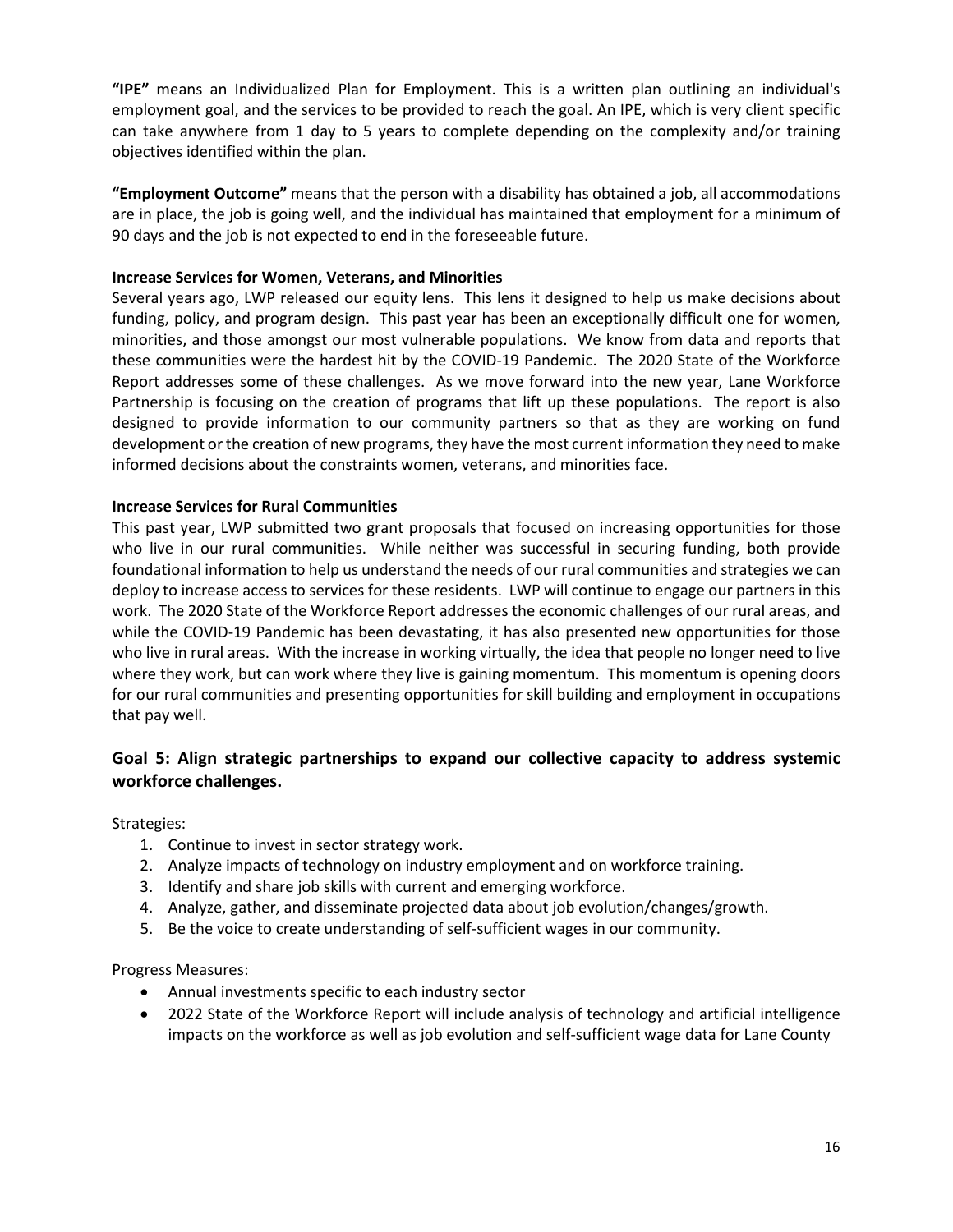The \$69,700 Investments in Targeted Sectors made during the first half of 2021-2022 demonstrate the impacts of our collective response. The following projects would not have been possible without true community collaboration:

- Bohemia Food Hub received an Oregon Community Foundation (OCF) grant awarded through a Fiscal Sponsorship Agreement with Lane Workforce Partnership;
- Discard Upcycling funding was provided by Business Oregon, the Oregon Cascades West Council of Governments, and Lane County;
- Leading with Cultural Intelligence trainings were launched in partnership with the Technology Association of Oregon.

| <b>Targeted Sectors</b>                              | <b>Funds Expended</b> |
|------------------------------------------------------|-----------------------|
| Food and Beverage (Bohemia Food Hub skills training) | \$25,000              |
| Creative (Discard Upcycling)                         | \$42,500              |
| ALL (Leading with Cultural Intelligence)             | \$2,200               |
| <b>TOTAL</b>                                         | \$69,700              |

#### *Continue Sector Strategy Work*

Sector Strategies are business led partnerships primarily funded by the Workforce Innovation and Opportunity Act (WIOA). These funds are workforce investments for talent development, job creation, and business competitiveness. Lane County's targeted sectors are: Technology, Food & Beverage Manufacturing, Wood Products, Construction - Aggregate, and the most recently launched Creative Sector Strategy initiative. The targeted sectors not only have above average wages for Lane County but they also are forecasted to have a large number of openings in the future.

[Next Generation Sector Partnershipsi](https://www.nextgensectorpartnerships.com/)s an initiative by the Institute for Networked Communities (INC). For several years now, they have closely partnered with our region to develop and curate best practices and tools to support the work of our sector partnerships and those across the country. We are incessantly learning, evolving and developing strategies, strengthening necessary relationships, and activating initiatives that support the growth and sustainability of our diverse economy. Through our involvement we have successfully built systems and capacity to ensure businesses have the skilled workforce necessary to innovate and grow, and that workers and job seekers in the county have the skills to take advantage of employment pathways and opportunities.

Key strategic goals for this partnership:

- Identify our growth edge as strategists and leads;
- Activate cross- sector collaboration opportunities;
- Establish commitments on how we want to continue to measure our success;
- Dive into practices and strategies that haven't been launched or developed yet.
- Be a catalyst for systemic change and elevating the importance of embedding DEI practices in our workforce system.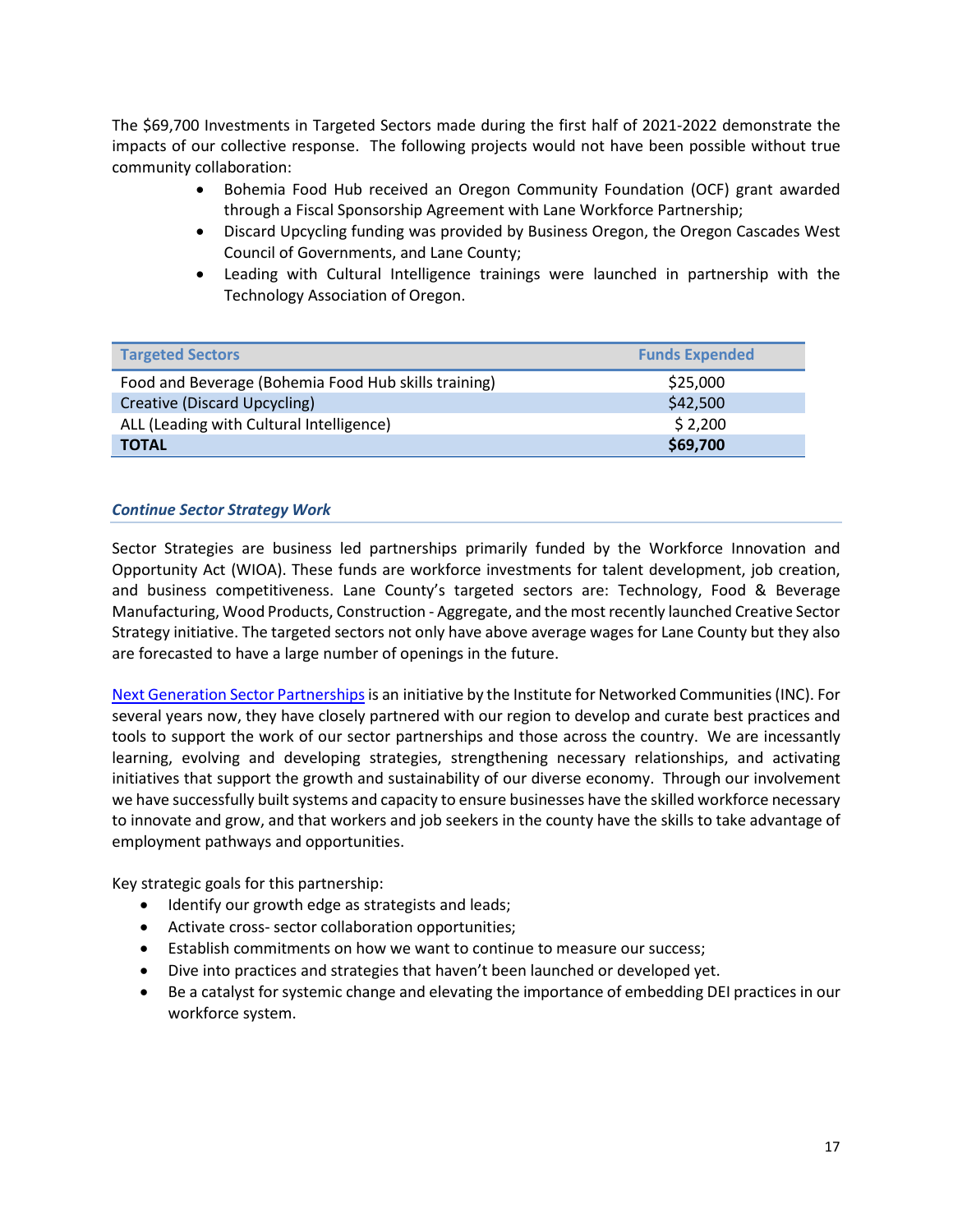# **Technology Sector:**

[The Technology Association of Oregon](https://www.techoregon.org/) (TAO) is the force behind our regional tech industry - supporting entrepreneurs, connecting peers and decision makers, and helping establish the Northwest as a global hub for innovation. This is accomplished through industry promotion, advocacy, talent development, and building professional networks.

Key strategic goals for the Tech sector in Lane County:

- Advocate and drive innovative curriculum in K-12 and higher education;
- Develop programs and initiatives for talent development and retention;
- Increase industry collaboration to make Lane County a top tech hub;
- Create avenues for the tech sector to make localized social impact;
- Engage and support tech and tech enabled companies throughout the Southern Willamette Valley.

Lane Workforce Partnership together with TAO launched cultural intelligence workshops facilitated by Anna Boyer with Anna Boyer Consulting LLC; Leading with Cultural Intelligence (CQ). The six-week course focuses on topics such as: why culture matters, cultural values, CQ assessment results overview, unconscious bias, inclusive leadership, and the development of a CQ action plan. The training includes taking a CQ assessment and two additional follow-up sessions to touch base with participants, offer peer to peer relationship building, and support as they use the tools, knowledge, and skills learned. Thirteen HR directors and those with hiring authority, across a variety of sectors participated in the first cohort. The second cohort was launched in January 2022. Future cohorts are being discussed and additional partnerships are expressing interest in collaborating. This will help to cast a wide net in promoting the opportunity and building common language and principles to support healthy recruitment, retention efforts, and strategies across sectors and across our region.

Lane Workforce Partnership was showcased in the 2021/2022 issue of Techlandia Magazine. The article highlights LWP's efforts around Diversity, Equity, and Inclusion and how workforce boards locally and across the state are helping Build a Stronger Workforce. Clic[k here](https://techlandia.org/mag/0079474001631566163/p94) to read the article.

## **Food and Beverage Manufacturing:**

The Lane County Food and Beverage Sector Strategy led by [Eugene's Table](https://www.eugenestable.org/) helps mobilize collaborative development projects, promote regional products and values, and creates opportunities to share knowledge and resources to solidify Lane County as a hub for diverse food and beverage companies. In 2020[, Oregon Business](https://eugenestable.us16.list-manage.com/track/click?u=59f99bfa250a987021a5e29a1&id=c9a02d3c1a&e=35da23ca3f%3e) published a feature story highlighting Eugene's Table and the work that went into launching Oregon's first regional food and beverage manufacturing partnership.

Key strategic goals for the Food and Beverage Manufacturing sector in Lane County:

- Develop shared resources for local industry to help start-up businesses, keep and grow existing businesses, and attract new businesses;
- Advance equitable outcomes for BIPOC owned (Black, Indigenous and people of color) and other socio-economically disadvantaged businesses;
- Strengthen the region's brand and amplify marketing for local businesses;
- Build a stronger workforce by aligning curriculum at local high schools and colleges and raising awareness of food and beverage careers;
- Advocate for public policy and regulations that supports industry success. Increase collaboration across the industry.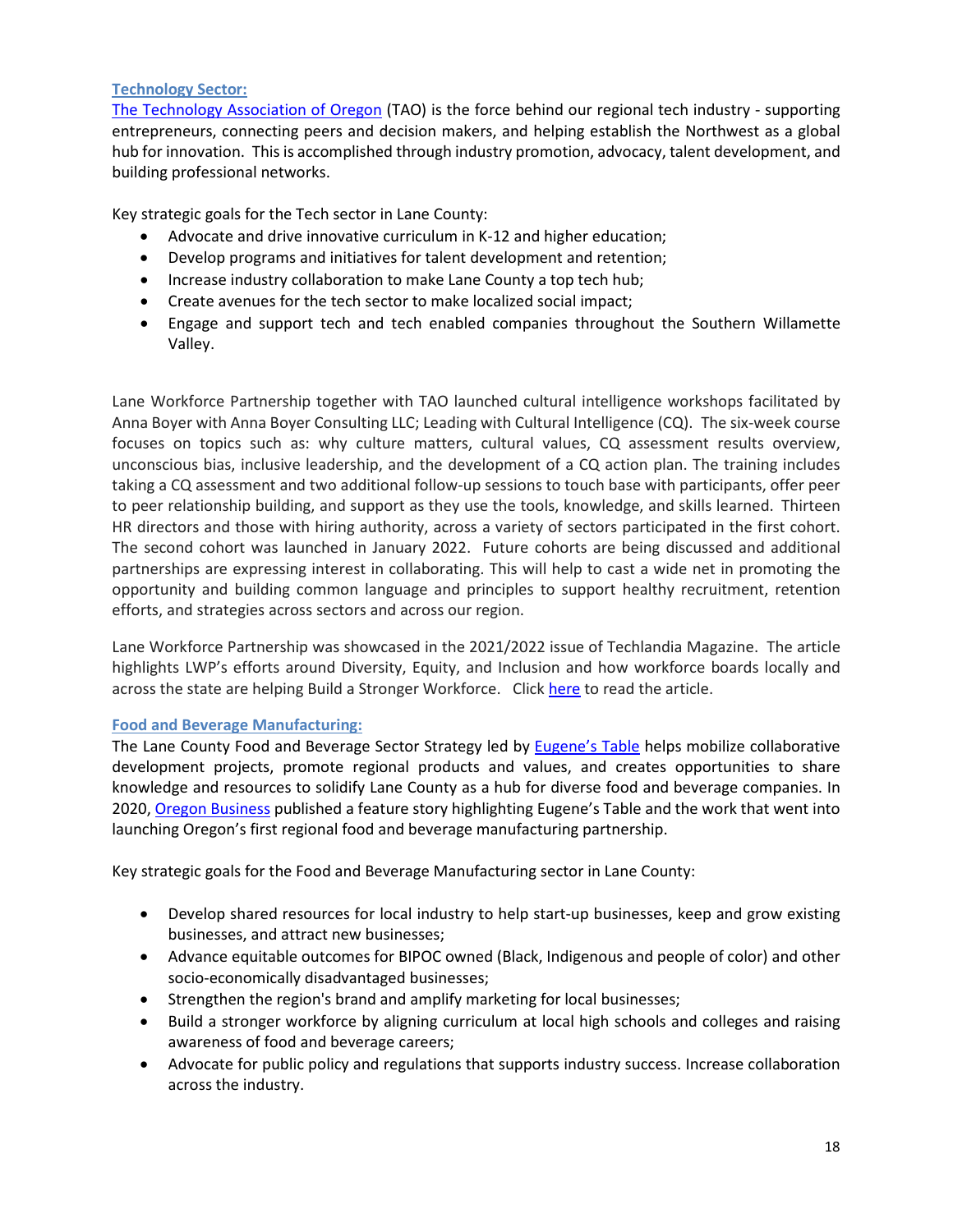Every month Eugene's Table distributes a newsletter that offers industry updates, events, news, job openings, and resources. To learn more or to sign up for the monthly newsletter, click [here.](https://www.eugenestable.org/)

## **Construction – Aggregate:**

In response to industry demand, Lane Workforce Partnership was asked to convene and facilitate the Lane County Construction-Aggregate (C-A) Workgroup. This workgroup was formed in January 2016 and has continued to gain attention and participation from industry, education, and community partners.

Key strategic goals for the Construction-Aggregate sector in Lane County:

- Create industry awareness for younger workers;
- Identify/problem-solve workforce issues related to recruitment of an emerging workforce;
- Discuss how to make connections with Lane County Middle/High Schools, Lane Community College (LCC), and collaborations with local workforce agencies;
- Support Career Technical Education (CTE) and expand and promote trade opportunities.

As with all sector work, COVID impacted the progress of partnerships to achieve workforce goals. Behind the scenes, the C-A sector helped to create the Trades Skills Fundamentals (TSF) curriculum. The TSF course offers basic construction concepts to students through 10 accredited modules. The curriculum has been adopted by all 16 Lane County School Districts and Lane Community College as the standard starter construction course. Students who complete TSF are able to demonstrate these work competencies as they apply for entry-level construction work or transition into specialized trades opportunities.

The most significant education-industry partnership project was the McKenzie River Fire Restoration Shed Build. Students from McKenzie School District worked with the Blue River Community and multiple local C-A industry sector partners to build replacement sheds for those who lost structures in the 2020 McKenzie River Area wildfires. These 8' X 8' sheds were assembled from kits at the school and, upon completion, delivered to respective home owner's sites for set-up and roofing. In the 2021-22 school year, the shed build project expanded to multiple Lane County School Districts and is projected to wrap up February 2022. Click [here](https://www.youtube.com/watch?v=y_FBV986CcE) to view a short documentary film created by Lane County high school students. This film tells the incredible story behind the Future Build Project in which students, volunteers, and agencies came together to bring hope to the survivors of the Holiday Farm Fire in the McKenzie River Valley.

## **Wood Products:**

During the COVID-19 pandemic and while some of our largest sectors experienced workforce interruption and/or business closures, the wood products sector experienced a surge in business and workforce needs.

In partnership with the Business Service Team at WorkSource Lane, efforts were mobilized to help identify dislocated workers in industries affected by the pandemic by engaging and connecting interested candidates and translating the transferrable skills to support their career transition.

Key strategic goals for the Wood Products Sector in Lane County:

- Advocate for industry priorities, policy, and licensing alignment;
- Improve community pride and awareness to move from defending to defining;
- Technical assistance to help with industry pain points;
- Expand student awareness of the wood products industry by coordinating with partners, high schools, and higher education.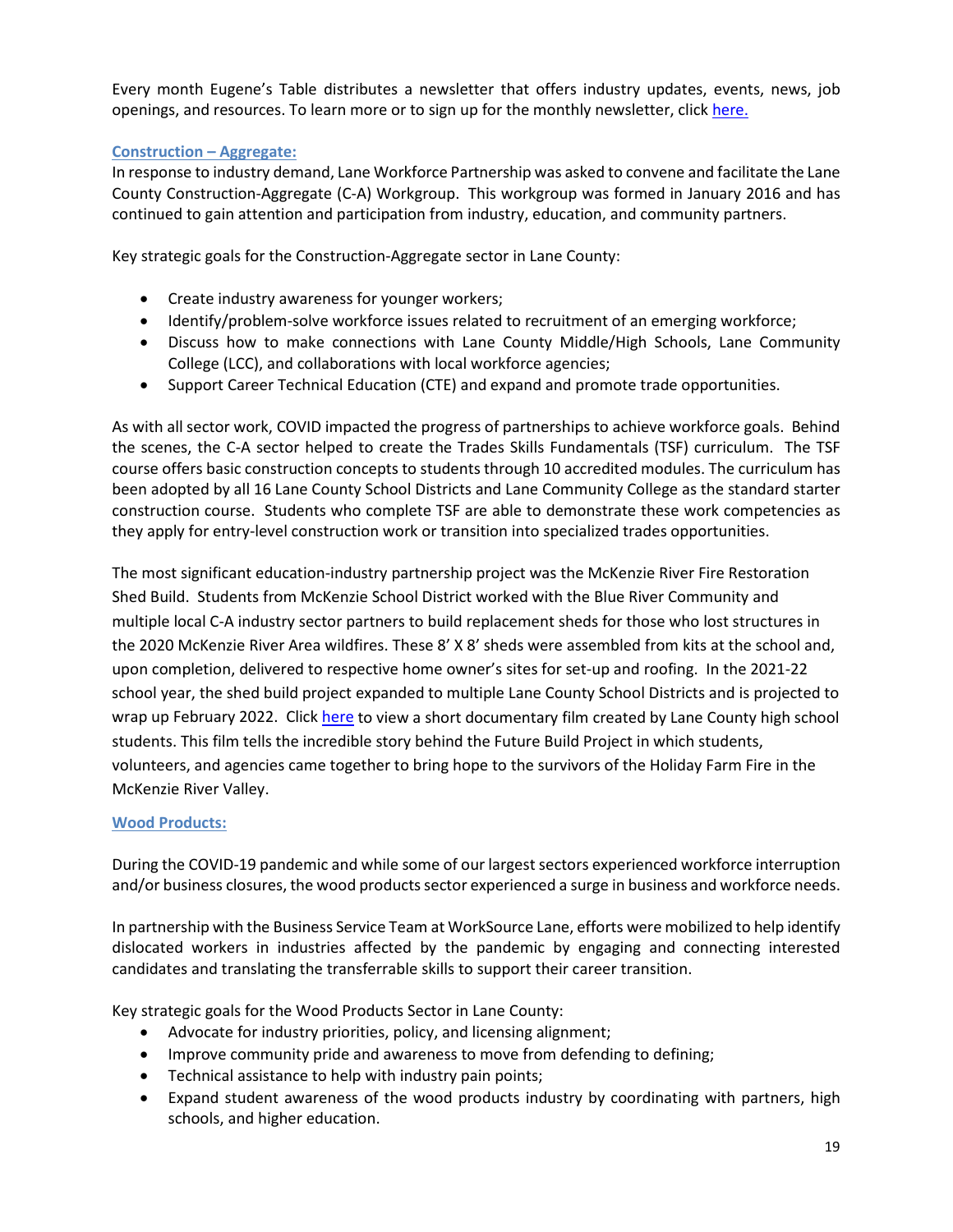# **Creative Sector:**

Creative Sector Strategy is a collaborative initiative that is led by and engages arts professionals, artist entrepreneurs, and creatives of all disciplines in Lane County, including visual, performing, media, and literary artists, businesses, and arts organizations.

The nonprofit arts sector in the city of Eugene alone is a \$62 million industry producing 2,400 jobs [\(Arts](https://lanearts.org/economic-impact-arts-eugene/)  [& Economic Prosperity 5\)](https://lanearts.org/economic-impact-arts-eugene/). This initiative looks to empower and activate the creative arts sector across all of Lane County. The Creatives sector is the economic engine essential to developing thriving communities, promoting tourism, and supporting the growth of local commerce. Creativity is the seed of innovation and is essential to high wage and high demand industries that rely on innovative thinkers to build solutions to business and community problems. Employers are seeking creative thinkers to think outside the box and build innovative solutions to address problems in our community and world. Creativity is one of the top skills that employers are looking for in 2020 (World Economic Forum, 2020). There are thousands of artists and creative entrepreneurs in our county and hundreds of businesses that rely on creatives to support their business goals. Creative Sector Strategy administrative partners include Lane Arts Council, ArtsCity and Lane Workforce Partnership.

Key strategic priorities for the Creative Sector in Lane County:

- Build a community and network of artists across creative disciplines;
- Raise up the perception and value of local arts in our community;
- Improve income and opportunities for local artists;
- Promote professional development for local artists and stronger arts businesses;
- Collect data on the arts sector;
- Events include: Artist Feedback Sessions, Arts Media Campaign.

## *Engage Relevant Agencies and Programs*

LWP, as the Local Workforce Development Board has a long history of working with business leaders to advance and strengthen workforce development in our community to work together on the creation of family-wage jobs, and to face the most pressing challenges threatening the health and wellbeing of Lane County residents.

- The [Lane County Community Collaborative](https://www.laneworkforce.org/sector-strategies/community-collaborative/) is a group of economic and workforce development stakeholders from across Lane County that come together with the goal to better align efforts and resources to effectively meet the needs of our communities and have a positive ripple effect across our region. These monthly meetings are designed to foster rich conversation, relationship building, and collaboration. Recent participants include Oregon RAIN, Workforce Analyst/Economist, Oregon Employment Department, and the cities of Oakridge and Lowell.
- [Elevate Lane County](https://elevatelanecounty.org/) Industry Advisory committee is co-convened with [Connected Lane County](https://connectedlane.org/) and LWP staff. This advisory committee helps provide work-based learning guidance, identify industry challenges as programs are developed, assist with fundraising, and help promote [Elevate](https://elevatelanecounty.org/)  [Lane County](https://elevatelanecounty.org/) to industry partners. Elevate Lane County is a program of Connected Lane County that focuses on career-connected learning and post-secondary success for students. This is done through a coalition of local school districts, institutions of public higher education, industry innovators, early childhood partners, and the support of the workforce board.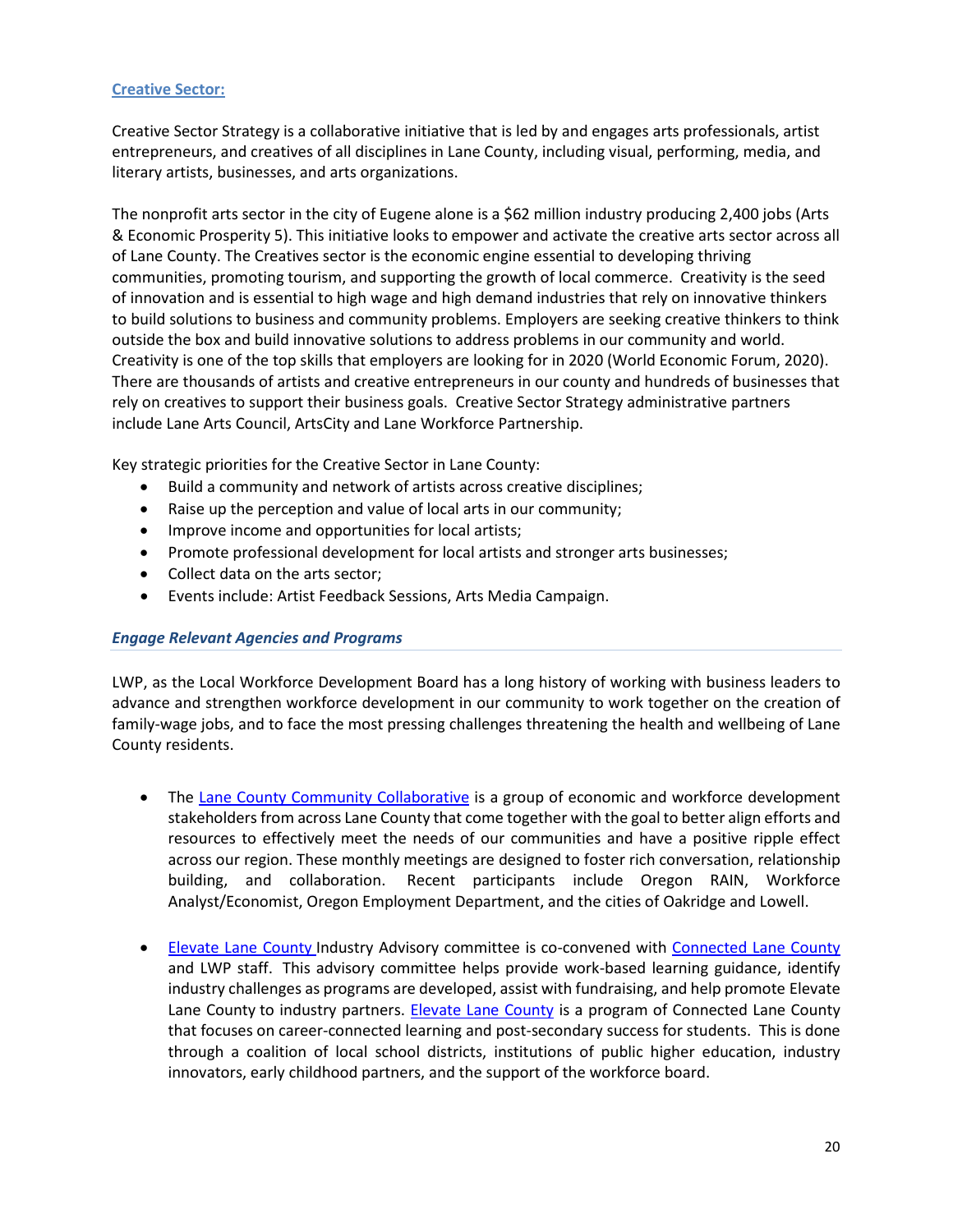• The [Lane County Latino a/x Leaders Work Group](https://www.laneworkforce.org/diversity-equity-and-inclusion/) convened for the first time in June of 2020, in partnership with [The Oregon Community Foundation, OCF's Latino Partnership Program,](https://oregoncf.org/community-impact/impact-areas/community-engagement/latino-partnership-program/) [Palo](https://www.paloalto.com/)  [Alto Software,](https://www.paloalto.com/) an[d Lane Workforce Partnership.](http://www.laneworkforce.org/) Each gathering brings together Latino a/x leaders from across the county that work in a variety of sectors and have an assortment of influence. Meetings are structured to inspire and facilitate personal connections and help mobilize community-driven solutions. This initiative is co-facilitated by Dr. José Meléndez, Assistant Professor of Planning for Engaging Diverse Communities at the University of Oregon's School of Planning, Public Policy, and Management.

Goals/Themes (no particular order):

- $\circ$  Community building within this group, our own Latino a/x community, and more broadly
- o Creating a sense of belonging
- o Jobs and the economy
- o Social capital
- o Education (Birth and Beyond)
- o Leadership and professional development across the entire spectrum
- o Financial literacy and wealth building
- o Leadership support

In April of 2021, the group was awarded a \$20,000 dollar grant from the Sociological Initiatives Foundation to research how the Latino community could gain more political representation, influence, and sense of belonging in Lane County. Centro Latino Americano (recently merged organization with Huerto de La Familia and Downtown Languages) is the fiscal agent, who since the 1970's, has worked to build bridges for a stronger community and has become the main avenue for the social and civic integration of the Latino population in our region.

These funds will allow us to examine how the design and structure of local government across varying jurisdictions in Lane County creates institutional system level barriers for Latino leaders who attempt to engage in the various political arenas. These barriers, we hypothesize, prevent the emergence of a political power base for the Latino community, and subsequently perpetuates the disposition that the various access points for engaging with local governments is not meant for them. The research staff is comprised of Latinos from the community as a way to provide them with professional development opportunities. Staff includes: Emma Avalos, Student Success Engagement Organizer at Centro Latino Americano and David Wenzell Nieto, sophomore transfer student at the University of Oregon.

The Oregon Community Foundation (OFC) awarded LWG a Capacity Building grant of \$5,000 in 2020 and in Program Year 2021/2022, OCF renewed their financial commitment to help support the efforts of the workgroup. Dr. Meléndez is the lead investigator for this project and the research project will conclude December 2022. Press release can be found [here.](https://www.laneworkforce.org/lane-county-latino-a-x-leaders-workgroup-awarded-social-change-research-grant/)

• [Onward Eugene](https://onwardeugene.org/) and Lane Workforce Partnership have come together to support the recruitment and retention strategies of our rural communities and their businesses in Lane County. Each event includes a hiring/best practice panel that is coordinated and lead by Onward Eugene followed by a hiring fair in partnership with WorkSource Lane. The panel consists of the following: state economist/workforce analyst who provides state and regional labor market data and information; Connected/Elevate Lane County who shares youth employment programs and strategies; Onward Eugene who shares information on the On-the-Job (OJT) training program; and 2-3 local business representatives who share how they have been successful with employee recruitment and retention. The first event of the series was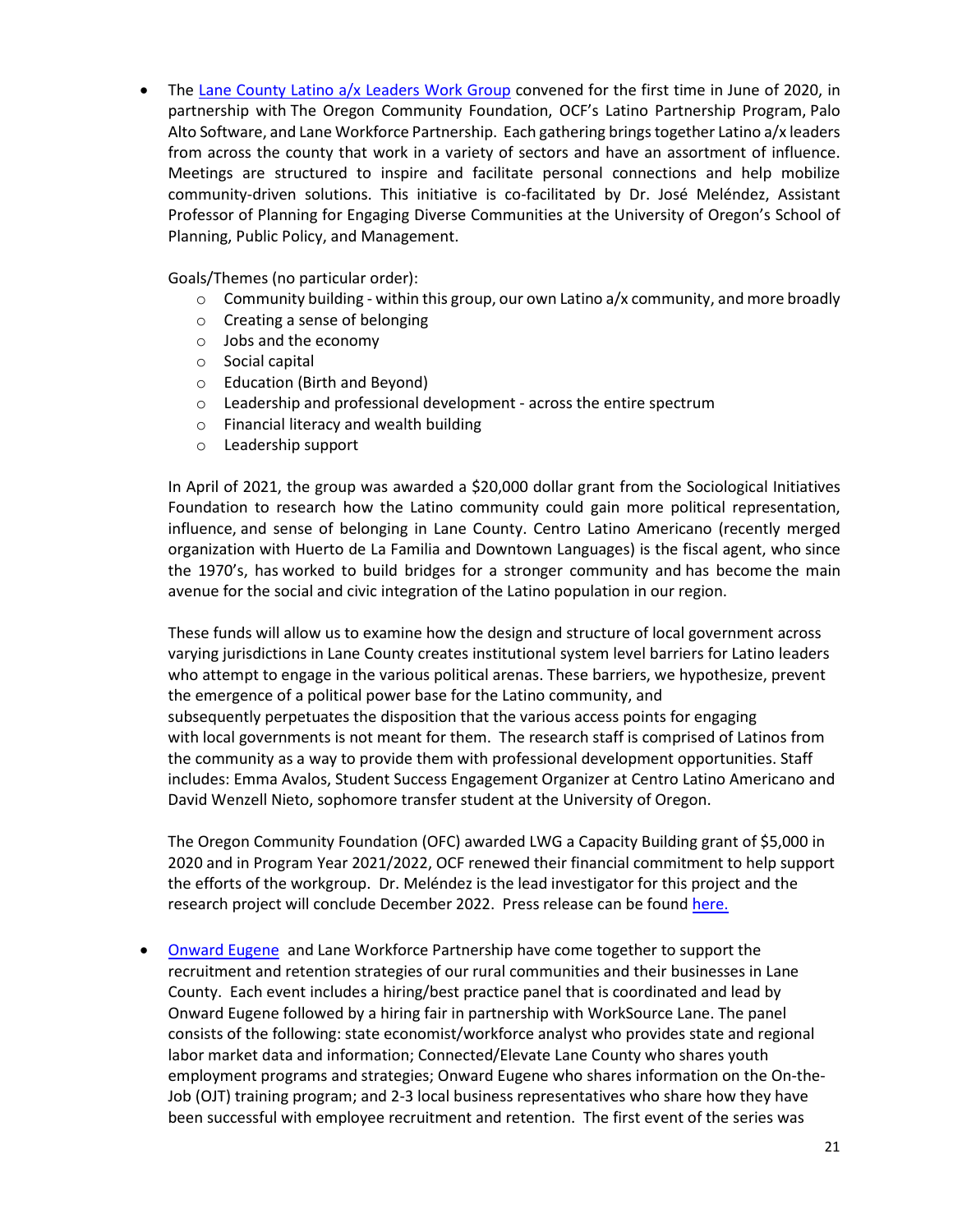hosted in Junction City and co-facilitated by the Tri-County Chamber of Commerce. Other planned communities in 2022 are Florence and Cottage Grove both in partnership with their local Chamber of Commerce. In an effort to be more engaging and inclusive with outreach, Onward created an animated [video](https://youtu.be/y0mcGiEUD4E) showing the diversity of jobs, people, and work settings that OJT supports. [OJT brochure](https://www.laneworkforce.org/wp-content/uploads/WIOA-OJT-Overview-for-Employers.pdf)

- Every quarter, LWP sponsors the Lane County Sector Strategies series in the Eugene Chamber of Commerce, [Open for Business](https://www.eugenechamber.com/publications.html) publication. The series shares stories, updates, and highlights that are happening within our targeted industry sectors. In 2021, the publication transitioned to an online only platform due to the COVID-19 pandemic. The Eugene Chamber staff have worked hard to engage their members and audience by leveraging technology and using their social media channels and website to disseminate information and connect more broadly.
- Best Practices Legislative Tour. In October 2021, Lane Workforce Partnership hosted a legislative tour to share our local best practices when developing, designing, and implementing workforce development programs and efforts in our region. Senators Beyer and Manning along with their staff joined Representatives Nathanson and Lively. The tour included stops at [Viking Textile](https://www.notion.so/Viking-Textile-Maker-Hub-a127b3e009114654a19c3d8195b3b239)  [Maker Hub,](https://www.notion.so/Viking-Textile-Maker-Hub-a127b3e009114654a19c3d8195b3b239) [Onward Eugene,](https://onwardeugene.org/) and ended with lunch a[t Spark Lab.](https://connectedlane.org/sparklab/)
- In fall of 2021, Lane Workforce Partnership secured an account with Classy. Classy is a giving platform that enables nonprofits to connect supporters with the causes they care about. Through technology, this platform empowers nonprofits to unlock the generosity of their supporters and help them advance their missions.
- In October 2021, Kristina Payne announced that she would be stepping down as Executive Director effective December 31, 2021 and put forward a recommendation that Ashley Espinoza, Sector Strategy Director be named Interim Executive Director starting January 1, 2022. In November 2021, the Executive Board voted unanimously on the recommendation. The press release can be foun[d here.](https://www.laneworkforce.org/ashley-espinoza-named-lane-workforce-partnership-interim-executive-director/)

The following businesses and organizations make up the Lane County Sector Strategy Team:

| AHM Brands                            | Department of Human Services - Vocational |
|---------------------------------------|-------------------------------------------|
| <b>ArtsCity Eugene</b>                | Rehabilitation                            |
| <b>Associated Oregon Loggers</b>      | DevNW                                     |
| <b>Better Housing Together</b>        | <b>Discard Upcycle</b>                    |
| Bitcork, Inc.                         | <b>Elevate Lane County</b>                |
| Bureau of Labor and Industries (BOLI) | <b>Emerald Broadband</b>                  |
| <b>Bushnell University</b>            | Eugene 4J School District                 |
| <b>Business Oregon</b>                | <b>Eugene Chamber of Commerce</b>         |
| <b>Cascade Health Solutions</b>       | Eugene's Table                            |
| City of Eugene                        | <b>FWFB</b>                               |
| City of Florence                      | <b>Florence Chamber of Commerce</b>       |
| City of Springfield                   | <b>Forest Today and Forever</b>           |
| City of Lowell                        | Hillside Heights                          |
| City of Oakridge                      | Homes for Good                            |
| <b>Connected Lane County</b>          | IDX, Inc.                                 |
| Delta Sand & Gravel                   | Lane Arts Council                         |
|                                       | Lane Community College                    |